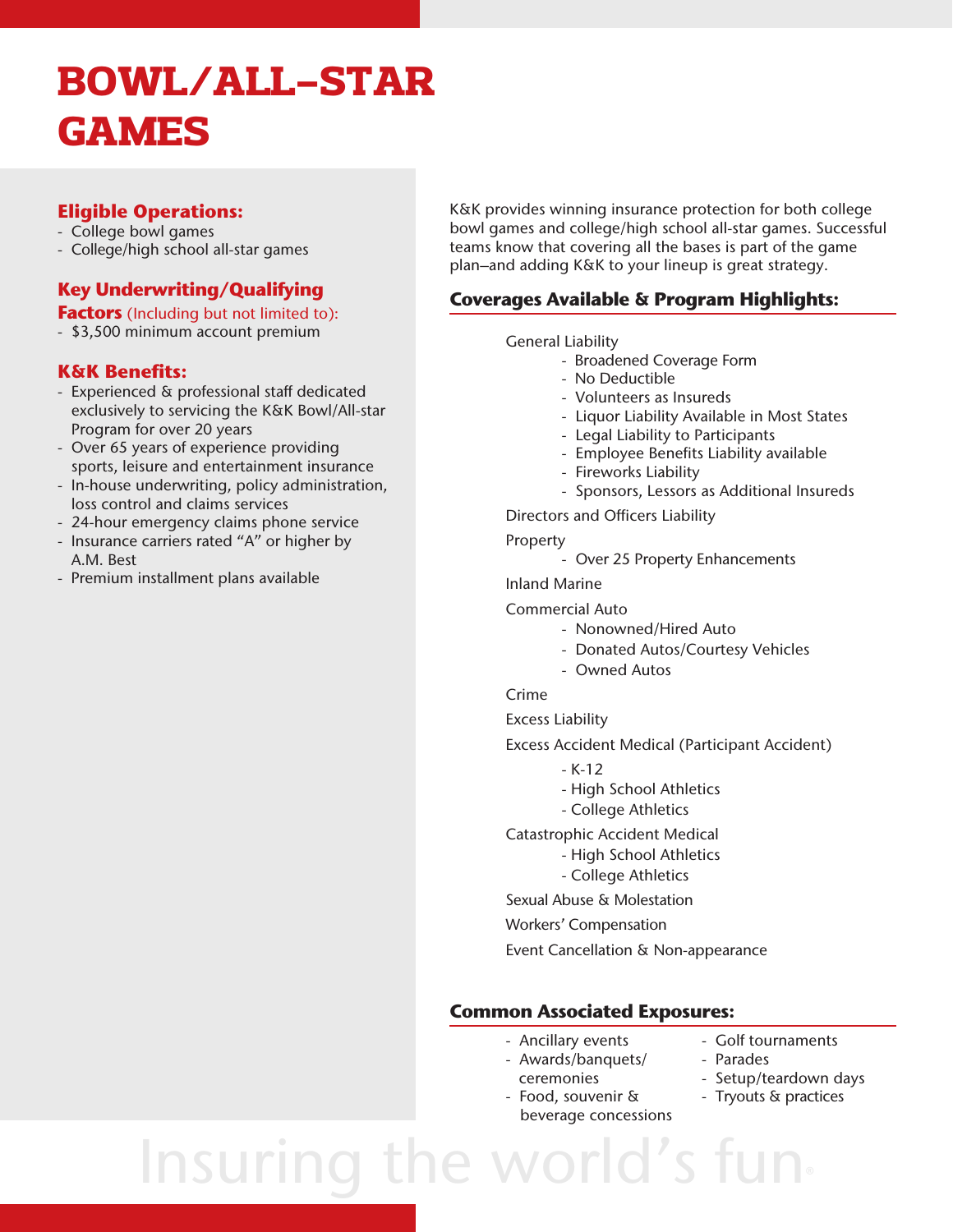#### Contact Information:

1712 Magnavox Way P.O. Box 2338 Fort Wayne, IN 46801-2338

#### Bowl/All-star Games Program

PHONE: 800.441.3994 FAX: 260.459.5120

EMAIL: KK.Sports@kandkinsurance.com

WEB SITE: k[andkinsurance.com](mailto:KK.Sports@kandkinsurance.com)

K[&K Insurance Group, Inc. is a licen](http://www.kandkinsurance.com)sed insurance producer in all states (TX license #13924); operating in CA, NY and MI as K&K Insurance Agency (CA license #0334819)

#### Submission Instructions:

To request an insurance quotation through this program, please submit the appropriate applications along with the preliminary underwriting information listed. In some cases, requested coverages may not be offered or available due to underwriting criteria and/or carrier guidelines. It is important to carefully review the terms and conditions of any insurance quotations received. Please contact a K&K representative if you have any questions.

#### Preliminary Underwriting Information Required:

- Application(s) (see below)
- ACORD application(s) for other requested coverages
- Five years of company loss runs, including most current year
- Certificate of Insurance from vendors, independent contractors or exhibitors listing insured as additional insured
- Copy of procedure/rule manuals
- Copy of waiver & release forms
- Copies of all contracts

#### [Bowl/All-star Games Application\(s\):](http://www.kandkinsurance.com/Sports/Pages/Bowl-Games-High-School-All-Star-Games-Applications-Printable-Documents.aspx)

(Applications can be obtained from our web site: kandkinsurance.com)

#### K&K Application(s)

- K&K Bowl/All-star Games Application
- Nonowned/Hired Application (if needed)
- Liquor Liability Application (if needed)
- Fireworks Supplemental Application (if needed)
- Security Supplemental Information (if needed)
- Sexual Abuse & Molestation Supplemental (if needed)

#### ACORD Application(s)

- Property
- Crime
- Commercial Auto
- Computer Coverage
- Inland Marine
- Event Cancellation
- Excess Liability
- Workers Compensation

# Insuring the world's fun-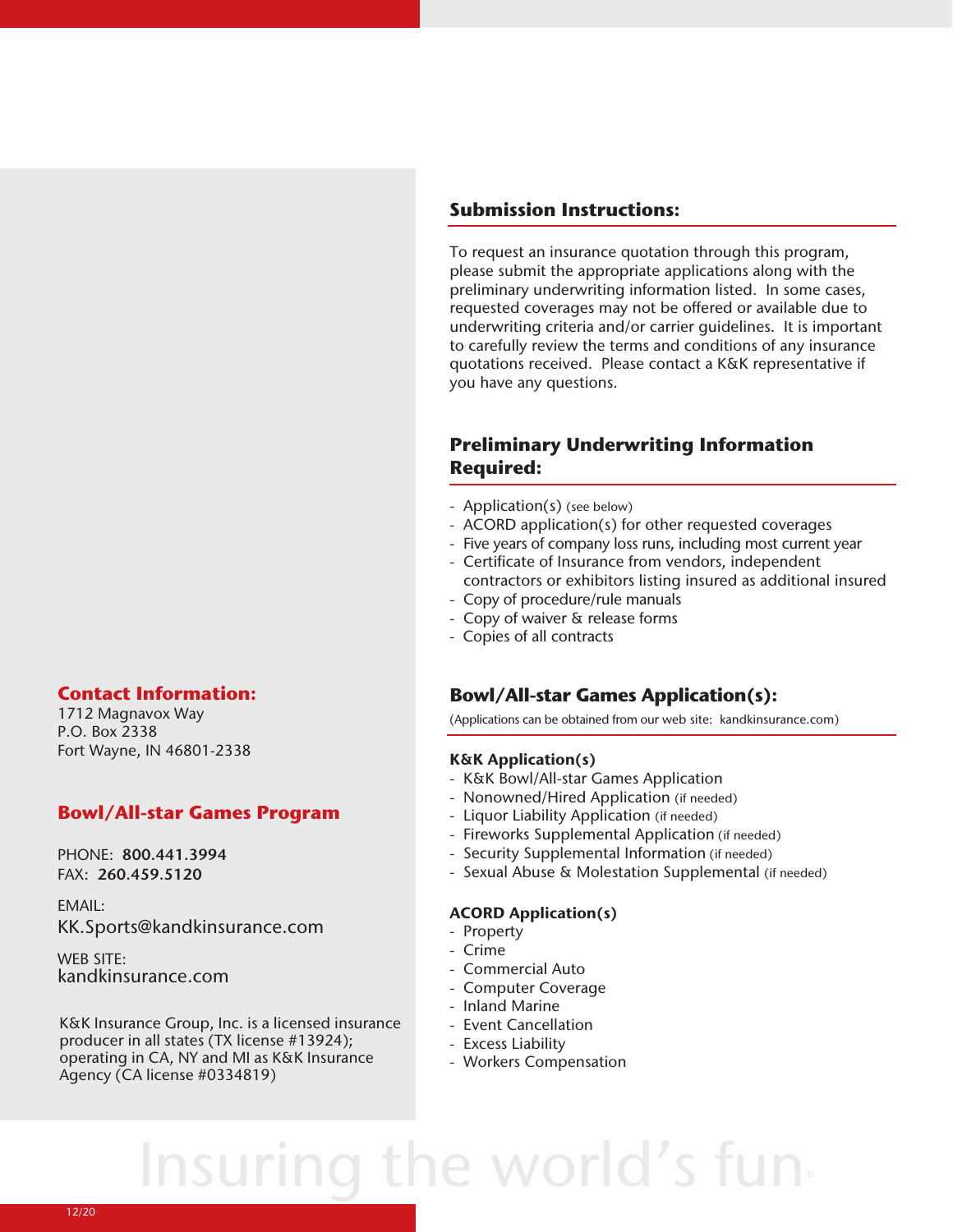

1712 Magnavox Way P.O. Box 2338 Fort Wayne, Indiana 46801 (800) 441-3994 Fax (260) 459-5120 www.kandkinsurance.com CA #0334819

# BOWL/ALL-STAR GAMES APPLICATION

#### **APPLICANT INFORMATION**

| Mailing Address: National Address: National Address: National Address: National Address: National Address: National Address: National Address: National Address: National Address: National Address: National Address: Nationa         |                    |                |                                                         |  |
|----------------------------------------------------------------------------------------------------------------------------------------------------------------------------------------------------------------------------------------|--------------------|----------------|---------------------------------------------------------|--|
|                                                                                                                                                                                                                                        |                    |                |                                                         |  |
|                                                                                                                                                                                                                                        |                    |                |                                                         |  |
| <b>LOCATION INFORMATION</b>                                                                                                                                                                                                            |                    |                |                                                         |  |
| Office Address (if different from above):<br><u>Contract and a set of the set of the set of the set of the set of the set of the set of the set of the set of the set of the set of the set of the set of the set of the set of th</u> |                    |                |                                                         |  |
|                                                                                                                                                                                                                                        |                    |                |                                                         |  |
| Contact Person: New York State Assembly the Contact Person in the Contact Person: New York State Assembly the Contact Person:                                                                                                          |                    |                |                                                         |  |
|                                                                                                                                                                                                                                        |                    |                |                                                         |  |
|                                                                                                                                                                                                                                        |                    |                |                                                         |  |
|                                                                                                                                                                                                                                        |                    |                |                                                         |  |
|                                                                                                                                                                                                                                        |                    |                |                                                         |  |
| Nature of operations/description of event: example and a series of example and a series of operations of event:                                                                                                                        |                    |                |                                                         |  |
|                                                                                                                                                                                                                                        |                    |                |                                                         |  |
| Insured is:<br>$\Box$ Corporation                                                                                                                                                                                                      | $\Box$ Partnership |                | $\Box$ Joint Venture $\Box$ Not for Profit Organization |  |
| □ Limited Liability Corporation □ Other (explain): □                                                                                                                                                                                   |                    |                |                                                         |  |
| Number of years in business:<br><u>Number of years in business:</u>                                                                                                                                                                    |                    |                |                                                         |  |
|                                                                                                                                                                                                                                        |                    |                |                                                         |  |
|                                                                                                                                                                                                                                        |                    |                |                                                         |  |
|                                                                                                                                                                                                                                        |                    |                |                                                         |  |
|                                                                                                                                                                                                                                        |                    |                |                                                         |  |
| <b>AGENCY/BROKERAGE INFORMATION</b>                                                                                                                                                                                                    |                    |                |                                                         |  |
| Name of Agency/Brokerage (if applicable): Name of Agency and the Second Second Seconds and Seconds and Seconds Seconds and Seconds and Seconds and Seconds and Seconds and Seconds and Seconds and Seconds and Seconds and Sec         |                    |                |                                                         |  |
|                                                                                                                                                                                                                                        |                    |                |                                                         |  |
|                                                                                                                                                                                                                                        |                    |                |                                                         |  |
|                                                                                                                                                                                                                                        |                    |                |                                                         |  |
|                                                                                                                                                                                                                                        |                    |                |                                                         |  |
| Federal Tax ID Number                                                                                                                                                                                                                  |                    | Email Address: |                                                         |  |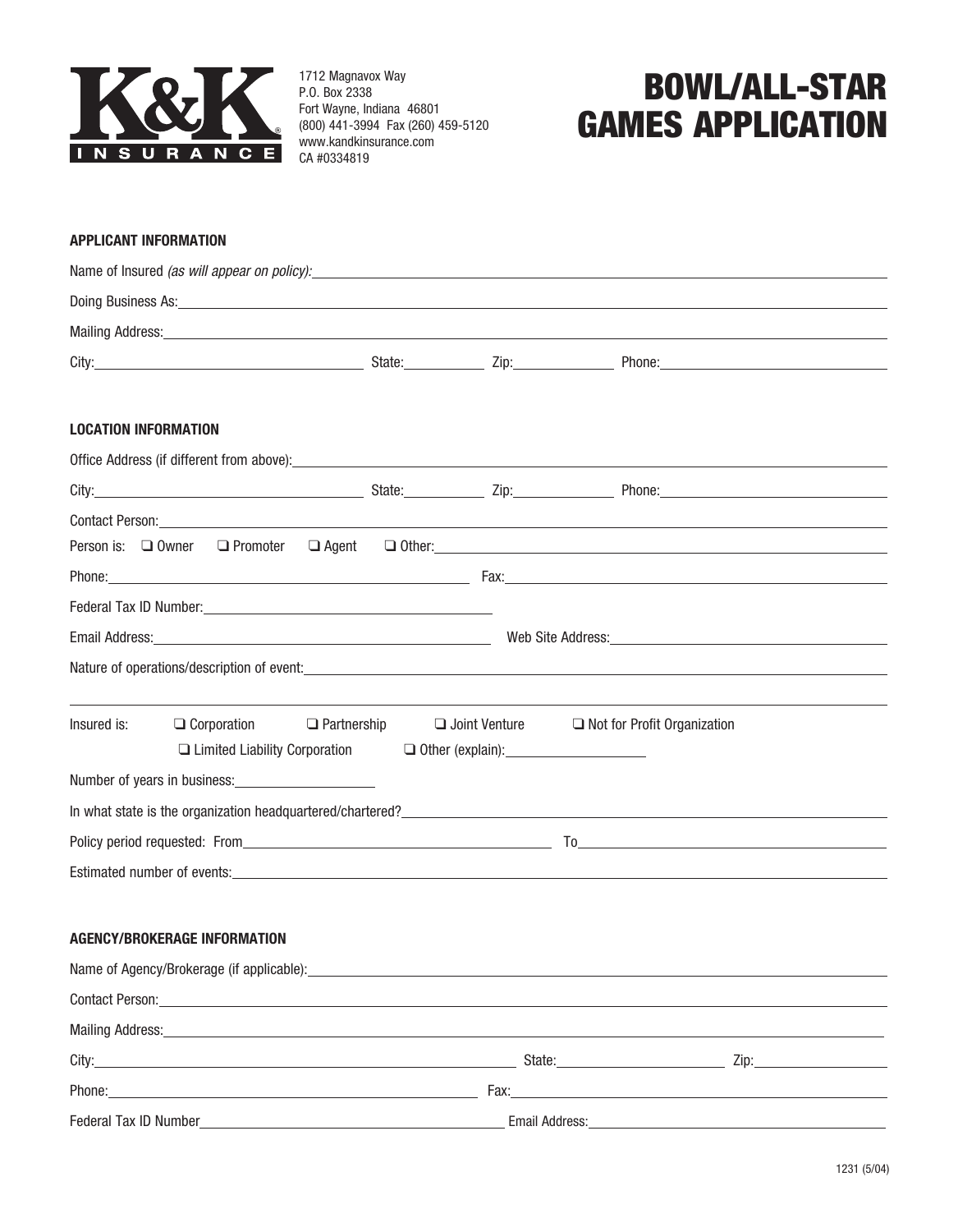**COVERAGE INFORMATION-** Check the type of coverage and indicate the limits and deductibles desired:

|                                                                                           | <b>ENAUL INFUNNIATION</b> THECK THE TABLE OF COVERAGE AND INDICATE THE INTIITS AND DEDUCTIONES OF SIFTED.                                                                                                                                               | <b>Limits Requested</b>                                                                                                                                                                                                                                                                                             | <b>Deductible</b>          |
|-------------------------------------------------------------------------------------------|---------------------------------------------------------------------------------------------------------------------------------------------------------------------------------------------------------------------------------------------------------|---------------------------------------------------------------------------------------------------------------------------------------------------------------------------------------------------------------------------------------------------------------------------------------------------------------------|----------------------------|
| $\Box$ General Liability                                                                  | $\Box$ Primary                                                                                                                                                                                                                                          | $\frac{1}{1}$                                                                                                                                                                                                                                                                                                       | $\frac{1}{2}$              |
|                                                                                           | $\Box$ Excess                                                                                                                                                                                                                                           | $\frac{1}{2}$ $\frac{1}{2}$ $\frac{1}{2}$ $\frac{1}{2}$ $\frac{1}{2}$ $\frac{1}{2}$ $\frac{1}{2}$ $\frac{1}{2}$ $\frac{1}{2}$ $\frac{1}{2}$ $\frac{1}{2}$ $\frac{1}{2}$ $\frac{1}{2}$ $\frac{1}{2}$ $\frac{1}{2}$ $\frac{1}{2}$ $\frac{1}{2}$ $\frac{1}{2}$ $\frac{1}{2}$ $\frac{1}{2}$ $\frac{1}{2}$ $\frac{1}{2}$ |                            |
|                                                                                           | $\Box$ Legal Liability To Participants                                                                                                                                                                                                                  | $\frac{1}{2}$ $\frac{1}{2}$ $\frac{1}{2}$ $\frac{1}{2}$ $\frac{1}{2}$ $\frac{1}{2}$ $\frac{1}{2}$ $\frac{1}{2}$ $\frac{1}{2}$ $\frac{1}{2}$ $\frac{1}{2}$ $\frac{1}{2}$ $\frac{1}{2}$ $\frac{1}{2}$ $\frac{1}{2}$ $\frac{1}{2}$ $\frac{1}{2}$ $\frac{1}{2}$ $\frac{1}{2}$ $\frac{1}{2}$ $\frac{1}{2}$ $\frac{1}{2}$ | $\sim$                     |
| $\Box$ Participant Accident                                                               | $\Box$ AD&D                                                                                                                                                                                                                                             | $\frac{1}{2}$                                                                                                                                                                                                                                                                                                       |                            |
|                                                                                           |                                                                                                                                                                                                                                                         |                                                                                                                                                                                                                                                                                                                     |                            |
|                                                                                           | $\Box$ Primary Medical<br><b>Excess Medical</b><br>⊔                                                                                                                                                                                                    |                                                                                                                                                                                                                                                                                                                     |                            |
|                                                                                           |                                                                                                                                                                                                                                                         |                                                                                                                                                                                                                                                                                                                     |                            |
|                                                                                           | $\Box$ Weekly Disability Income                                                                                                                                                                                                                         | $\frac{1}{2}$                                                                                                                                                                                                                                                                                                       |                            |
| $\Box$ Property                                                                           | $\Box$ Property (ACORD application required)                                                                                                                                                                                                            | $\frac{1}{2}$ $\frac{1}{2}$ $\frac{1}{2}$ $\frac{1}{2}$ $\frac{1}{2}$ $\frac{1}{2}$ $\frac{1}{2}$ $\frac{1}{2}$ $\frac{1}{2}$ $\frac{1}{2}$ $\frac{1}{2}$ $\frac{1}{2}$ $\frac{1}{2}$ $\frac{1}{2}$ $\frac{1}{2}$ $\frac{1}{2}$ $\frac{1}{2}$ $\frac{1}{2}$ $\frac{1}{2}$ $\frac{1}{2}$ $\frac{1}{2}$ $\frac{1}{2}$ |                            |
|                                                                                           | $\Box$ Inland Marine (ACORD application required)                                                                                                                                                                                                       | $\frac{1}{2}$                                                                                                                                                                                                                                                                                                       |                            |
|                                                                                           | $\Box$ Crime (ACORD application required)                                                                                                                                                                                                               |                                                                                                                                                                                                                                                                                                                     |                            |
| $\Box$ Auto (ACORD application required)                                                  |                                                                                                                                                                                                                                                         | $\frac{1}{2}$                                                                                                                                                                                                                                                                                                       | $\frac{1}{2}$              |
|                                                                                           | $\Box$ Workers' Compensation (ACORD application required with                                                                                                                                                                                           | $\frac{1}{2}$                                                                                                                                                                                                                                                                                                       | $\frac{1}{2}$              |
| <b>Experience Modification Worksheet)</b>                                                 |                                                                                                                                                                                                                                                         |                                                                                                                                                                                                                                                                                                                     |                            |
|                                                                                           |                                                                                                                                                                                                                                                         | $\sim$                                                                                                                                                                                                                                                                                                              | $\qquad \qquad \$$         |
|                                                                                           | ADDITIONAL INSUREDS: (Please list as they will appear on the policy. If additional space is needed, please attach a list to this form).                                                                                                                 |                                                                                                                                                                                                                                                                                                                     |                            |
| <b>NAME</b>                                                                               | <b>ADDRESS</b>                                                                                                                                                                                                                                          |                                                                                                                                                                                                                                                                                                                     | RELATION TO YOU *          |
| 1.                                                                                        | <u> Alexandro de la contrada de la contrada de la contrada de la contrada de la contrada de la contrada de la co</u>                                                                                                                                    |                                                                                                                                                                                                                                                                                                                     |                            |
| 2.                                                                                        |                                                                                                                                                                                                                                                         |                                                                                                                                                                                                                                                                                                                     |                            |
| 3.                                                                                        | <u> 1980 - Andrea Andrew Amerikaanse konstantinoplering († 1908)</u>                                                                                                                                                                                    |                                                                                                                                                                                                                                                                                                                     |                            |
| 4.                                                                                        | <u> 1999 - Jan James James James James James James James James James James James James James James James James J</u>                                                                                                                                    |                                                                                                                                                                                                                                                                                                                     |                            |
| 5.                                                                                        | <u> 1999 - Andrea San Andrea Andrea (h. 1989).</u>                                                                                                                                                                                                      |                                                                                                                                                                                                                                                                                                                     |                            |
| 6.                                                                                        |                                                                                                                                                                                                                                                         |                                                                                                                                                                                                                                                                                                                     |                            |
| 7.                                                                                        |                                                                                                                                                                                                                                                         |                                                                                                                                                                                                                                                                                                                     |                            |
| additional insured, as respects your activity or operation.<br><b>GENERAL INFORMATION</b> | * If the additional insured is an owner, manager, or lessor of the premises to you, please indicate the part of the premises leased or rented to you by the designated<br>1. Has this type of insurance ever been: □ Cancelled □ Declined □ Non-renewed |                                                                                                                                                                                                                                                                                                                     |                            |
|                                                                                           |                                                                                                                                                                                                                                                         |                                                                                                                                                                                                                                                                                                                     |                            |
| $\Box$ Yes<br>$\Box$ No                                                                   | 2. Does this organization engage in any other business operations under the name of the insured as it will appear on the policy?<br>If yes, please explain. The contract of year and the contract of yes, please explain.                               |                                                                                                                                                                                                                                                                                                                     |                            |
|                                                                                           | 3. As respects your operation(s), do you enter into any contracts/lease agreements?<br><u> 1989 - Andrea Santa Andrea Andrea Andrea Andrea Andrea Andrea Andrea Andrea Andrea Andrea Andrea Andrea Andr</u>                                             | $\Box$ Yes $\Box$ No                                                                                                                                                                                                                                                                                                |                            |
|                                                                                           | a. Does the Named Insured assume liability for the other party?                                                                                                                                                                                         |                                                                                                                                                                                                                                                                                                                     | $\Box$ Yes<br>$\square$ No |
|                                                                                           | PLEASE PROVIDE COPIES OF ALL CONTRACTS OF THIS TYPE.                                                                                                                                                                                                    |                                                                                                                                                                                                                                                                                                                     |                            |
|                                                                                           | b. Does the other party assume the Named Insured's liability?                                                                                                                                                                                           |                                                                                                                                                                                                                                                                                                                     | $\Box$ Yes<br>$\square$ No |
| PLEASE PROVIDE ONE SAMPLE OF THIS TYPE.                                                   |                                                                                                                                                                                                                                                         |                                                                                                                                                                                                                                                                                                                     |                            |
| c. Does each party assume its own liability?                                              |                                                                                                                                                                                                                                                         |                                                                                                                                                                                                                                                                                                                     | $\Box$ Yes<br>$\square$ No |
| PLEASE PROVIDE ONE SAMPLE OF THIS TYPE.                                                   |                                                                                                                                                                                                                                                         |                                                                                                                                                                                                                                                                                                                     |                            |
| Who reviews the contracts prior to signing?<br>4.                                         |                                                                                                                                                                                                                                                         |                                                                                                                                                                                                                                                                                                                     |                            |
| $\Box$ Corporate Officers $\Box$ Counsel                                                  | $\Box$ Other (please explain)                                                                                                                                                                                                                           |                                                                                                                                                                                                                                                                                                                     |                            |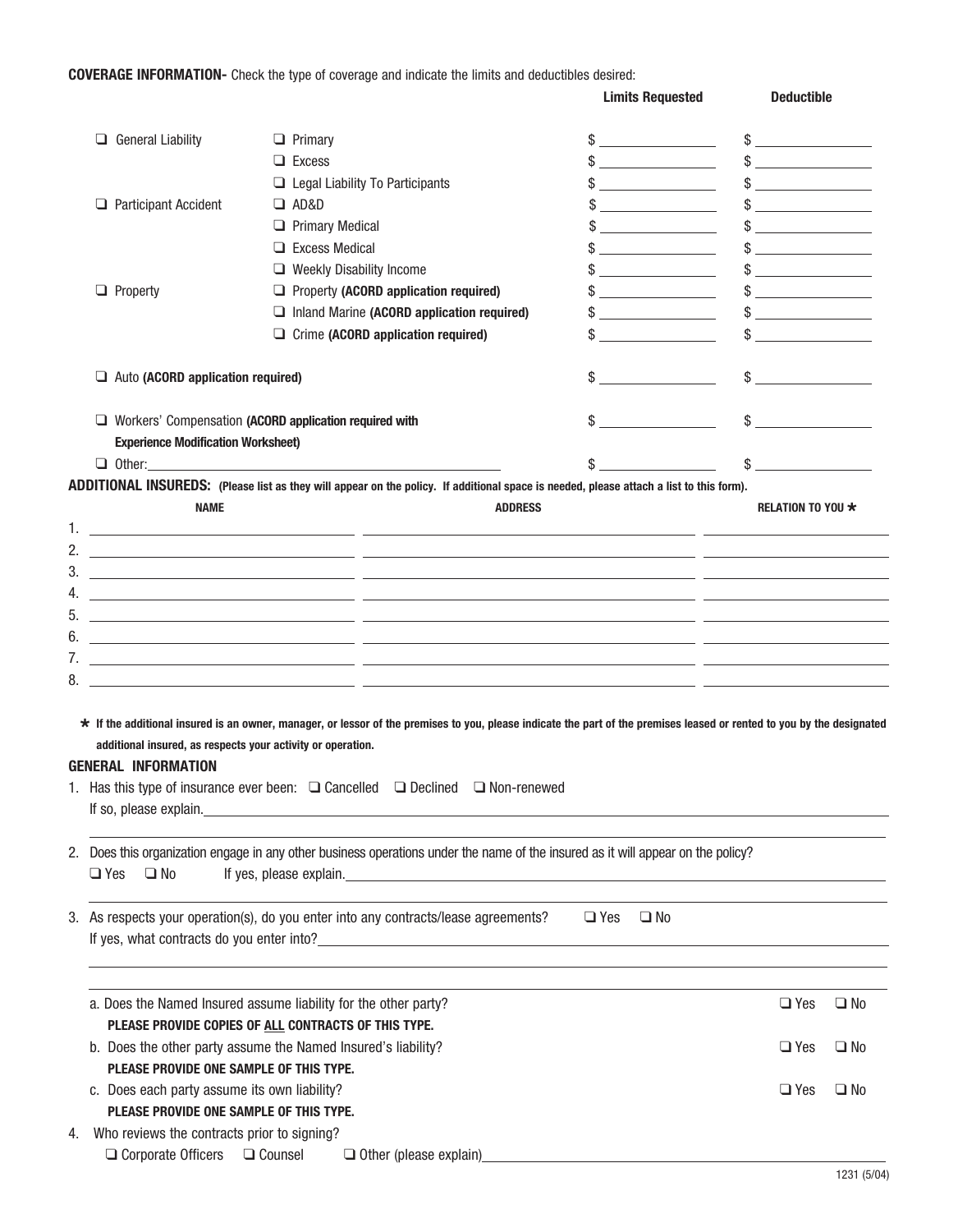5. Is a K&K approved Waiver and Release form read and signed by all persons entering a restricted area prior to entry?  $\Box$  Yes  $\Box$  No

**(Please attach a copy of forms(s))**

6. For each of the following, please indicate if there is a procedure in effect for obtaining certificates of insurance, the limits required for each and whether the certificates list the Named Insured as it will appear on the policy as an Additional Insured.

|     |                                                                                                                                                                                                                                        |     | <b>CERTIFICATES (Provide copies.)</b>                           | <b>LIMITS</b>                                                                                                                                                                                                                        |                      | <b>ADDITIONAL INSURED</b>                                                                                                                                                                                                          |
|-----|----------------------------------------------------------------------------------------------------------------------------------------------------------------------------------------------------------------------------------------|-----|-----------------------------------------------------------------|--------------------------------------------------------------------------------------------------------------------------------------------------------------------------------------------------------------------------------------|----------------------|------------------------------------------------------------------------------------------------------------------------------------------------------------------------------------------------------------------------------------|
|     | <b>Food Concessionaires</b>                                                                                                                                                                                                            |     |                                                                 | <u> 1999 - Johann Harry Harry Harry Harry Harry Harry Harry Harry Harry Harry Harry Harry Harry Harry Harry Harry Harry Harry Harry Harry Harry Harry Harry Harry Harry Harry Harry Harry Harry Harry Harry Harry Harry Harry Ha</u> |                      |                                                                                                                                                                                                                                    |
|     | Vendors/Exhibitors                                                                                                                                                                                                                     |     | the control of the control of the control of the control of the | <u> The Common State of the Common State of the Common State of the Common State of the Common State of the Common State of the Common State of the Common State of the Common State of the Common State of the Common State of </u> |                      |                                                                                                                                                                                                                                    |
|     | Contractors/Others                                                                                                                                                                                                                     |     |                                                                 |                                                                                                                                                                                                                                      |                      |                                                                                                                                                                                                                                    |
| 7.  | Are athletes specifically excluded from the school's overall insurance program?                                                                                                                                                        |     |                                                                 |                                                                                                                                                                                                                                      | $\Box$ Yes $\Box$ No |                                                                                                                                                                                                                                    |
|     | What specific coverages are provided?<br><u> What specific coverages are provided?</u>                                                                                                                                                 |     |                                                                 |                                                                                                                                                                                                                                      |                      |                                                                                                                                                                                                                                    |
|     | UNDERWRITING INFORMATION                                                                                                                                                                                                               |     |                                                                 |                                                                                                                                                                                                                                      |                      |                                                                                                                                                                                                                                    |
| 1.  |                                                                                                                                                                                                                                        |     |                                                                 |                                                                                                                                                                                                                                      |                      |                                                                                                                                                                                                                                    |
|     |                                                                                                                                                                                                                                        |     |                                                                 |                                                                                                                                                                                                                                      |                      |                                                                                                                                                                                                                                    |
|     | Estimated gross receipts for the game?<br><u>Estimated</u> gross receipts for the game?                                                                                                                                                |     |                                                                 |                                                                                                                                                                                                                                      |                      |                                                                                                                                                                                                                                    |
| 2.  |                                                                                                                                                                                                                                        |     |                                                                 |                                                                                                                                                                                                                                      |                      | Provide a list of events with the estimated number of spectators and participants: example a list of events with the estimated number of spectators and participants:                                                              |
|     |                                                                                                                                                                                                                                        |     |                                                                 |                                                                                                                                                                                                                                      |                      | <u> 1989 - Johann Stoff, amerikansk politiker (* 1908)</u>                                                                                                                                                                         |
|     |                                                                                                                                                                                                                                        |     |                                                                 |                                                                                                                                                                                                                                      |                      |                                                                                                                                                                                                                                    |
| 3.  | Facility Information:<br><b>Name</b>                                                                                                                                                                                                   | Age | <b>Seating</b><br><b>Capacity</b>                               | <b>Location</b>                                                                                                                                                                                                                      |                      |                                                                                                                                                                                                                                    |
| 5.  | Will "Standing Room Only" be permitted?<br>(Total number of security per event, number of campus security, number of hired security, etc.)<br>(Please attach security procedures for the facility listed above)                        |     |                                                                 |                                                                                                                                                                                                                                      |                      | Please advise who is responsible for the security at the facility and clearly describe the number and type of security personnel used at various events                                                                            |
| 6.  | If ushers are used, do they receive prior training?<br><u>Letting and the contract of the contract of the contract of the contract of the contract of the contract of the contract of the contract of the contract of the contract</u> |     |                                                                 |                                                                                                                                                                                                                                      |                      |                                                                                                                                                                                                                                    |
| 7.  | Describe precautions taken to prevent spectators from entering restricted areas: University of the state of the state of the state of the state of the state of the state of the state of the state of the state of the state          |     |                                                                 |                                                                                                                                                                                                                                      |                      |                                                                                                                                                                                                                                    |
|     |                                                                                                                                                                                                                                        |     |                                                                 |                                                                                                                                                                                                                                      |                      |                                                                                                                                                                                                                                    |
|     |                                                                                                                                                                                                                                        |     |                                                                 |                                                                                                                                                                                                                                      |                      |                                                                                                                                                                                                                                    |
| 8.  | Will liquor be sold or served for any events? $\Box$ Yes $\Box$ No If yes, please complete liquor application.                                                                                                                         |     |                                                                 |                                                                                                                                                                                                                                      |                      |                                                                                                                                                                                                                                    |
| 9.  | Are restroom facilities available to spectators at all events?<br>The contract of the contract of the contract of the contract of the contract of the contract of the contract of the contract of the contract of the contract o       |     |                                                                 |                                                                                                                                                                                                                                      |                      |                                                                                                                                                                                                                                    |
| 10. | Are emergency evacuation procedures in place? $\Box$ Yes $\Box$ No                                                                                                                                                                     |     |                                                                 | Tested? $\Box$ Yes $\Box$ No If yes, please attach a copy.                                                                                                                                                                           |                      |                                                                                                                                                                                                                                    |
| 11. | Are signs posted and are public address announcements made warning of the assumption of risk in attending spectator activities?                                                                                                        |     |                                                                 |                                                                                                                                                                                                                                      |                      | ,我们也不会有什么。""我们的人,我们也不会有什么?""我们的人,我们也不会有什么?""我们的人,我们也不会有什么?""我们的人,我们也不会有什么?""我们的人                                                                                                                                                   |
| 12. |                                                                                                                                                                                                                                        |     |                                                                 |                                                                                                                                                                                                                                      |                      |                                                                                                                                                                                                                                    |
|     |                                                                                                                                                                                                                                        |     |                                                                 |                                                                                                                                                                                                                                      |                      | Please explain: example and a series of the series of the series of the series of the series of the series of the series of the series of the series of the series of the series of the series of the series of the series of      |
|     |                                                                                                                                                                                                                                        |     |                                                                 |                                                                                                                                                                                                                                      |                      | ,我们也不会有什么。""我们的人,我们也不会有什么?""我们的人,我们也不会有什么?""我们的人,我们也不会有什么?""我们的人,我们也不会有什么?""我们的人                                                                                                                                                   |
| 13. |                                                                                                                                                                                                                                        |     |                                                                 |                                                                                                                                                                                                                                      |                      |                                                                                                                                                                                                                                    |
| 14. |                                                                                                                                                                                                                                        |     |                                                                 |                                                                                                                                                                                                                                      |                      | Please indicate any additional information which you feel is important here:<br>Separate any additional information which you feel is important here:<br>The manuscription of the manuscription of the manuscription of the manusc |
|     |                                                                                                                                                                                                                                        |     |                                                                 |                                                                                                                                                                                                                                      |                      |                                                                                                                                                                                                                                    |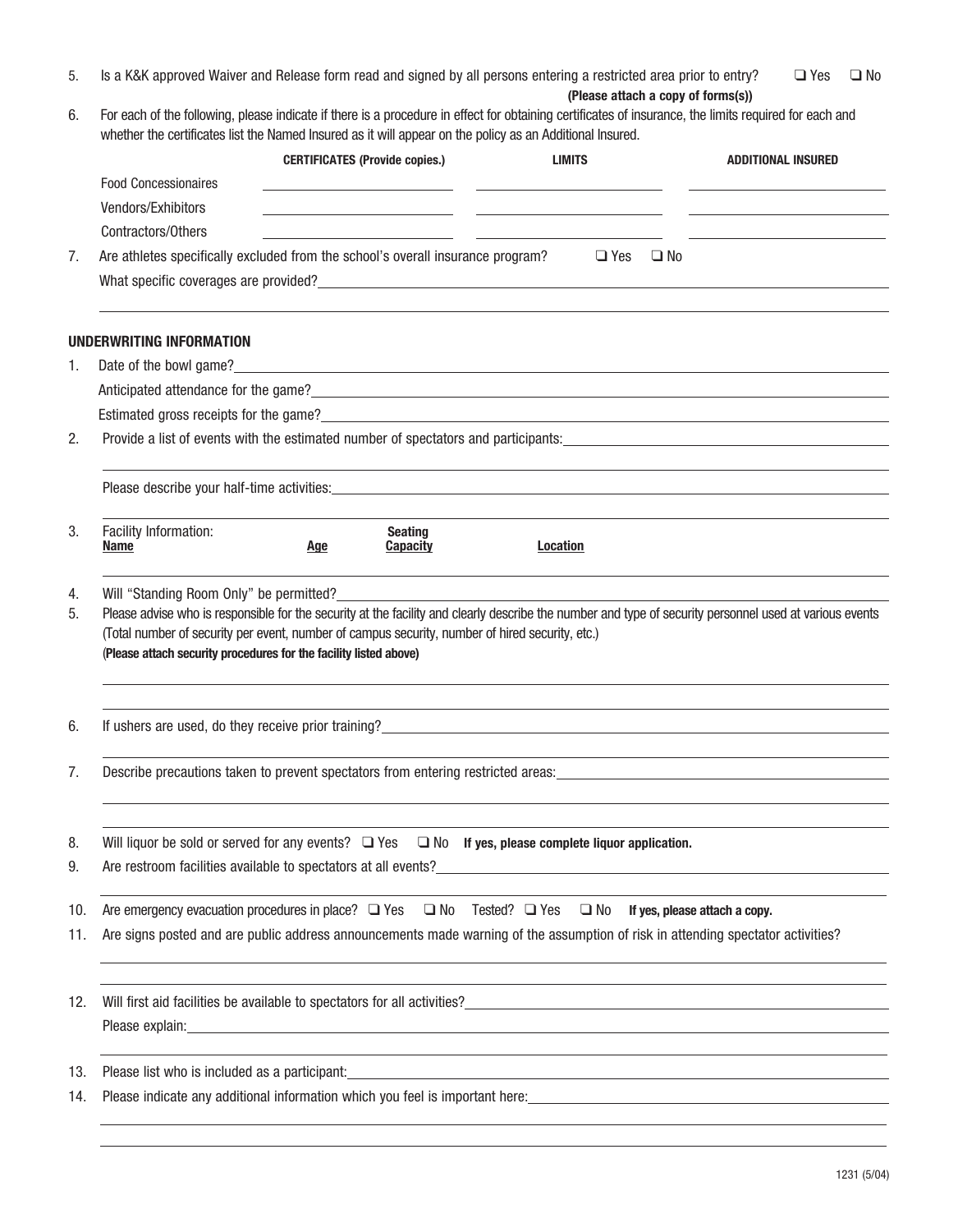15. Are athletes of your member institutions covered by the NCAA Catastrophic Insurance Program or an equivalent program?

| <b>Name of Institution</b>                                                                                                                                                                                                                                                                                                                                 | <b>Coverage Carried</b>                                                | Limits                          |
|------------------------------------------------------------------------------------------------------------------------------------------------------------------------------------------------------------------------------------------------------------------------------------------------------------------------------------------------------------|------------------------------------------------------------------------|---------------------------------|
|                                                                                                                                                                                                                                                                                                                                                            |                                                                        |                                 |
| $3.$ $\overline{\phantom{a}}$                                                                                                                                                                                                                                                                                                                              |                                                                        |                                 |
|                                                                                                                                                                                                                                                                                                                                                            |                                                                        |                                 |
| <b>PARADE SECTION</b>                                                                                                                                                                                                                                                                                                                                      |                                                                        |                                 |
| 1. Date(s) of parade: example and ending and ending hours: example and ending hours:                                                                                                                                                                                                                                                                       |                                                                        |                                 |
|                                                                                                                                                                                                                                                                                                                                                            | Attach a diagram of the location (parade route from beginning to end). |                                 |
| 2. The road(s) must be closed in both directions, please confirm: $\Box$ Yes $\Box$ No                                                                                                                                                                                                                                                                     |                                                                        |                                 |
| 3. Number of floats: Number of equestrians: Number of equestrians: Number of bands:                                                                                                                                                                                                                                                                        |                                                                        |                                 |
| 6. Number of motorized: Cambridge Communication Communication Estimated number of participants:                                                                                                                                                                                                                                                            |                                                                        |                                 |
| Estimated total spectator attendance:<br>Settimated total spectator attendance:<br>9. Are the animals insured against third-party liability claims by the owner? $\Box$ Yes $\Box$ No<br>10. Are souvenirs or other items allowed to be thrown into the crowd? $\Box$ Yes $\Box$ No                                                                        |                                                                        |                                 |
|                                                                                                                                                                                                                                                                                                                                                            |                                                                        |                                 |
| <b>PRIOR CARRIER INFORMATION-</b> Four years currently valued loss runs must be submitted for any of the four years K&K was not on the account.                                                                                                                                                                                                            |                                                                        |                                 |
| <b>Previous Agent</b><br>Year                                                                                                                                                                                                                                                                                                                              | Company<br><b>Liability Limits</b>                                     | <b>Premium</b><br><b>Losses</b> |
| <b>No Prior Insurance</b>                                                                                                                                                                                                                                                                                                                                  |                                                                        |                                 |
|                                                                                                                                                                                                                                                                                                                                                            | PLEASE SUBMIT A COPY OF PREVIOUS/PRESENT POLICY(IES)                   |                                 |
| THE FOLLOWING MUST BE INCLUDED WITH YOUR SUBMISSION:                                                                                                                                                                                                                                                                                                       |                                                                        |                                 |
| $\Box$ Copies of all lease agreements and contracts entered into on behalf of insured.                                                                                                                                                                                                                                                                     |                                                                        |                                 |
| Diagrams and photographs of each location showing all spectator and participant areas.                                                                                                                                                                                                                                                                     |                                                                        |                                 |
| Copy of the previous/present policy.                                                                                                                                                                                                                                                                                                                       |                                                                        |                                 |
| Broker of Record letter. (if applicable)                                                                                                                                                                                                                                                                                                                   |                                                                        |                                 |
| Copies of waiver/release forms.                                                                                                                                                                                                                                                                                                                            |                                                                        |                                 |
| Copy of security procedures at the facility.<br>Copy of emergency procedures.                                                                                                                                                                                                                                                                              |                                                                        |                                 |
| Four years of company loss runs (company copy including reserves).                                                                                                                                                                                                                                                                                         |                                                                        |                                 |
| I understand that the insurance company in determining whether to provide a quotation for insurance coverage will rely on the information<br>contained in the application and all other information being submitted. I hereby warrant, represent and confirm that, to the best of my knowledge,<br>all information provided is complete, true and correct. |                                                                        |                                 |
| Applicant's Signature                                                                                                                                                                                                                                                                                                                                      | Producer's Signature (if applicable)                                   |                                 |
| Applicant's Name (print)                                                                                                                                                                                                                                                                                                                                   | Producer's Name (print)                                                |                                 |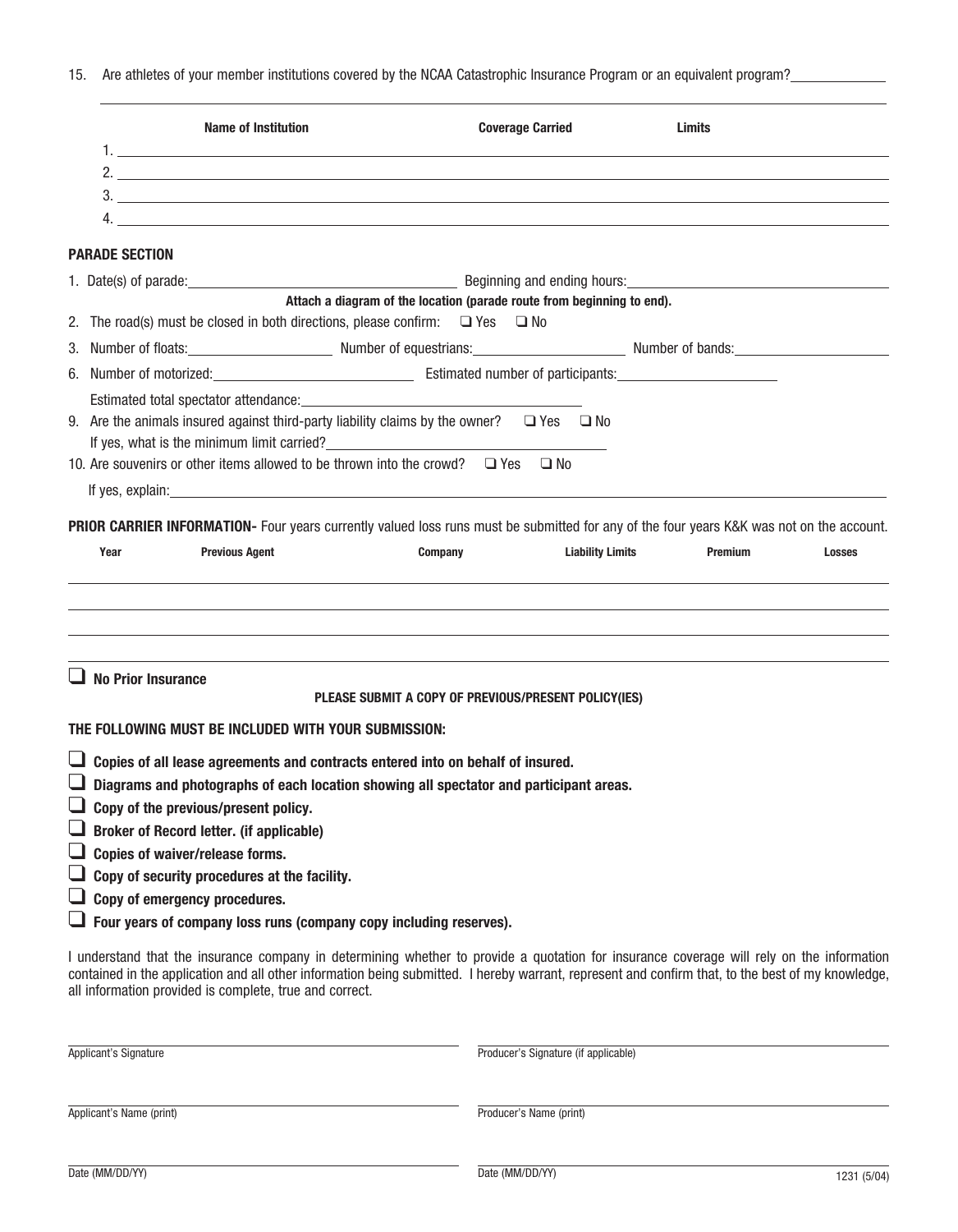

# NONOWNED/HIRED AUTO QUESTIONNAIRE

#### **(To be completed and returned with Commercial Auto ACORD application)**

| Do you have a Business Auto Policy for owned autos?<br>If yes, can coverage be obtained under your Business Auto Policy?<br>If no, please explain: example and a series of the series of the series of the series of the series of the series of the series of the series of the series of the series of the series of the series of the series of the ser | $\Box$ Yes $\Box$ No<br>$\Box$ Yes $\Box$ No |
|------------------------------------------------------------------------------------------------------------------------------------------------------------------------------------------------------------------------------------------------------------------------------------------------------------------------------------------------------------|----------------------------------------------|
| <b>NON-OWNERSHIP LIABILITY</b>                                                                                                                                                                                                                                                                                                                             |                                              |
| 1. Do employees or volunteers routinely use their autos for company business?                                                                                                                                                                                                                                                                              | $\Box$ Yes $\Box$ No                         |
| If so, please provide details regarding duties involved:                                                                                                                                                                                                                                                                                                   |                                              |
| 2. Do you verify that insurance is in place with limits of at least                                                                                                                                                                                                                                                                                        |                                              |
| \$300,000 before employees or volunteers can use their auto?                                                                                                                                                                                                                                                                                               | $\Box$ Yes $\Box$ No                         |
| 3. Do you run motor vehicle reports on each employee?                                                                                                                                                                                                                                                                                                      | $\Box$ Yes $\Box$ No                         |
| 4. Please explain what other controls you have in place to protect your company's liability?                                                                                                                                                                                                                                                               |                                              |
|                                                                                                                                                                                                                                                                                                                                                            |                                              |
| <b>HIRED AUTO LIABILITY</b>                                                                                                                                                                                                                                                                                                                                |                                              |
| During the last three years have you leased, borrowed or hired any vehicles for your business?<br>1.                                                                                                                                                                                                                                                       | $\Box$ Yes $\Box$ No                         |
| 2. If you anticipate some usage this year:                                                                                                                                                                                                                                                                                                                 |                                              |
|                                                                                                                                                                                                                                                                                                                                                            |                                              |
| B. What is the estimated cost to lease or hire the vehicles? University of the state of the state of the state of the state of the state of the state of the state of the state of the state of the state of the state of the                                                                                                                              |                                              |
|                                                                                                                                                                                                                                                                                                                                                            |                                              |
| 3. When leasing, hiring or borrowing are the vehicles used to:                                                                                                                                                                                                                                                                                             |                                              |
| A. Transport participants, volunteers or staff only?                                                                                                                                                                                                                                                                                                       | $\Box$ Yes $\Box$ No                         |
|                                                                                                                                                                                                                                                                                                                                                            |                                              |
|                                                                                                                                                                                                                                                                                                                                                            |                                              |
| B. Haul equipment:                                                                                                                                                                                                                                                                                                                                         | $\Box$ Yes $\Box$ No                         |
| If yes, please explain and identify frequency and distance traveled per trip: ________________________________                                                                                                                                                                                                                                             |                                              |
| 4. If using buses or vans, please answer each of the following:                                                                                                                                                                                                                                                                                            |                                              |
| Maximum number of passengers each vehicle carries:<br>Maximum number of passengers each vehicle carries:<br>All and the contraction of Distance traveled per trip:                                                                                                                                                                                         |                                              |
| How long the vehicles will be used:<br><u>Letter and a very lear built:</u> Cost new: Cost new:                                                                                                                                                                                                                                                            |                                              |
| Does the leasing company provide drivers or do you use your own?<br>5.                                                                                                                                                                                                                                                                                     |                                              |
| Do you purchase liability insurance from the leasing company?<br>6.                                                                                                                                                                                                                                                                                        | $\Box$ Yes $\Box$ No                         |
| Does the vehicle owner(s) require you to provide primary insurance and to add them as<br>7.                                                                                                                                                                                                                                                                |                                              |
|                                                                                                                                                                                                                                                                                                                                                            |                                              |
| What is the estimated annual cost to hire/lease all vehicles?<br>8.                                                                                                                                                                                                                                                                                        |                                              |
| Do you hire vehicles for more than or less than 30 days for any one time?<br>9.                                                                                                                                                                                                                                                                            | $\Box$ More $\Box$ Less                      |
| If more than 30 days, vehicles should be scheduled.                                                                                                                                                                                                                                                                                                        |                                              |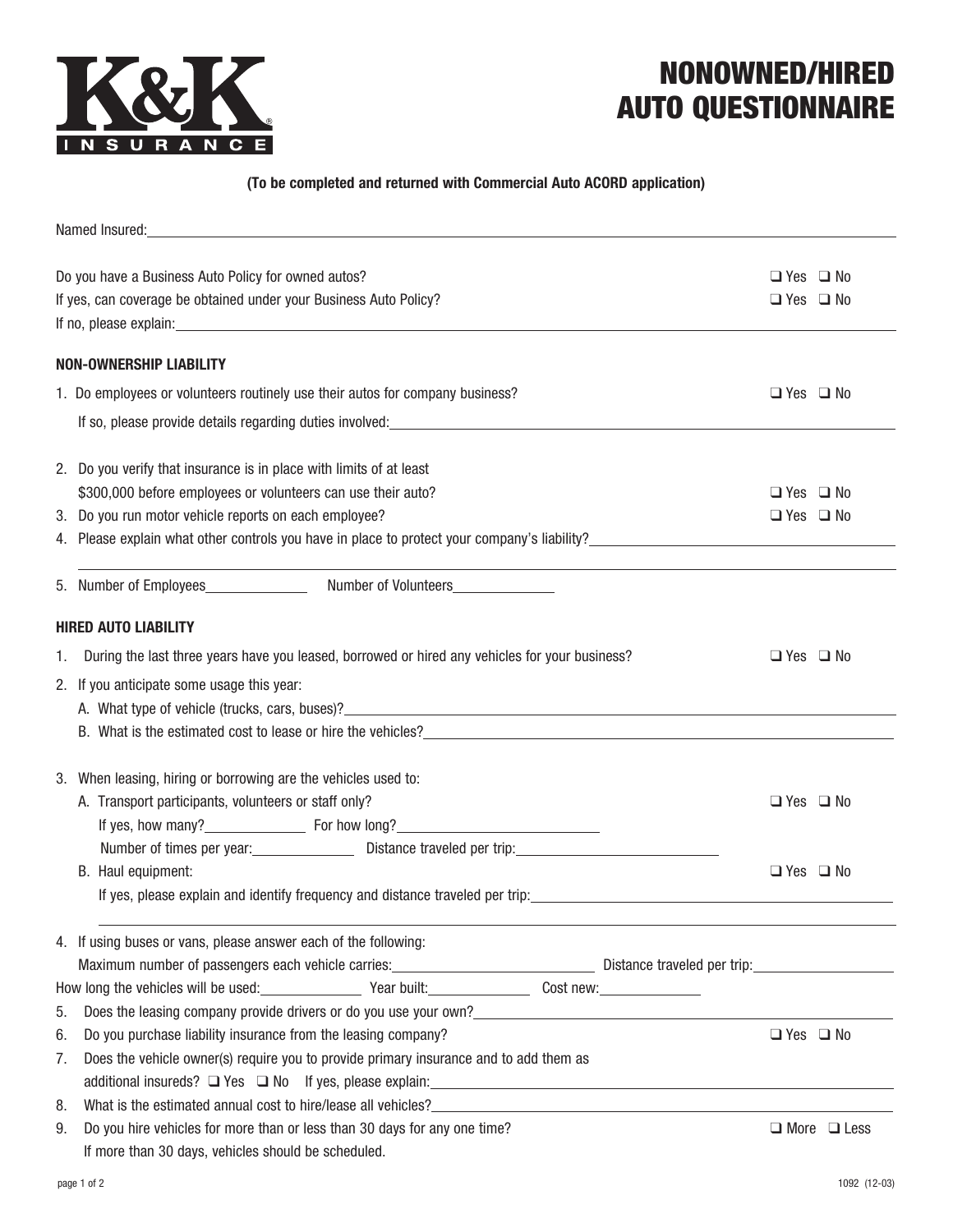#### **HIRED AUTO PHYSICAL DAMAGE**

| 1. |                                                                                                  |      |             |                   |                                                                                  | What types of vehicles have you leased or do you intend to lease (Make/Model/Size)? |                       |
|----|--------------------------------------------------------------------------------------------------|------|-------------|-------------------|----------------------------------------------------------------------------------|-------------------------------------------------------------------------------------|-----------------------|
| 2. |                                                                                                  |      |             |                   |                                                                                  |                                                                                     |                       |
| 3. |                                                                                                  |      |             |                   | Do drivers share in the loss exposure (i.e. driver pays half of the deductible)? |                                                                                     | $\Box$ Yes $\Box$ No  |
| 4. |                                                                                                  |      |             |                   |                                                                                  |                                                                                     |                       |
| 5. |                                                                                                  |      |             |                   |                                                                                  | Please provide the garage location of the vehicles (city and state):                |                       |
| 6. |                                                                                                  |      |             |                   |                                                                                  |                                                                                     |                       |
|    | <b>LIST OF DRIVERS-</b> Please provide the following information for each driver.<br><b>Name</b> |      |             | <b>Birth Date</b> |                                                                                  | <b>Driver's License Number</b>                                                      | <b>State Licensed</b> |
|    | <b>LEASED VEHICLES</b>                                                                           |      |             |                   |                                                                                  |                                                                                     |                       |
|    | VIN#                                                                                             | Year | <b>Make</b> | Model             | <b>New Cost</b>                                                                  | <b>Garaging Location (City and State)</b>                                           |                       |
|    |                                                                                                  |      |             |                   |                                                                                  |                                                                                     |                       |

I understand that the insurance company in determining whether to provide a quotation for insurance coverage will rely on the information contained in the application and all other information being submitted. I hereby warrant, represent and confirm that, to the best of my knowledge, all information provided is complete, true and correct.

Applicant's Name (print) Applicant's Name (print)

Applicant's Signature **Applicant's Signature** (if applicable)

 $\overline{a}$ 

 $\overline{a}$ 

 $\overline{a}$ 

Date **Date Date Date Date Date Date Date Date Date**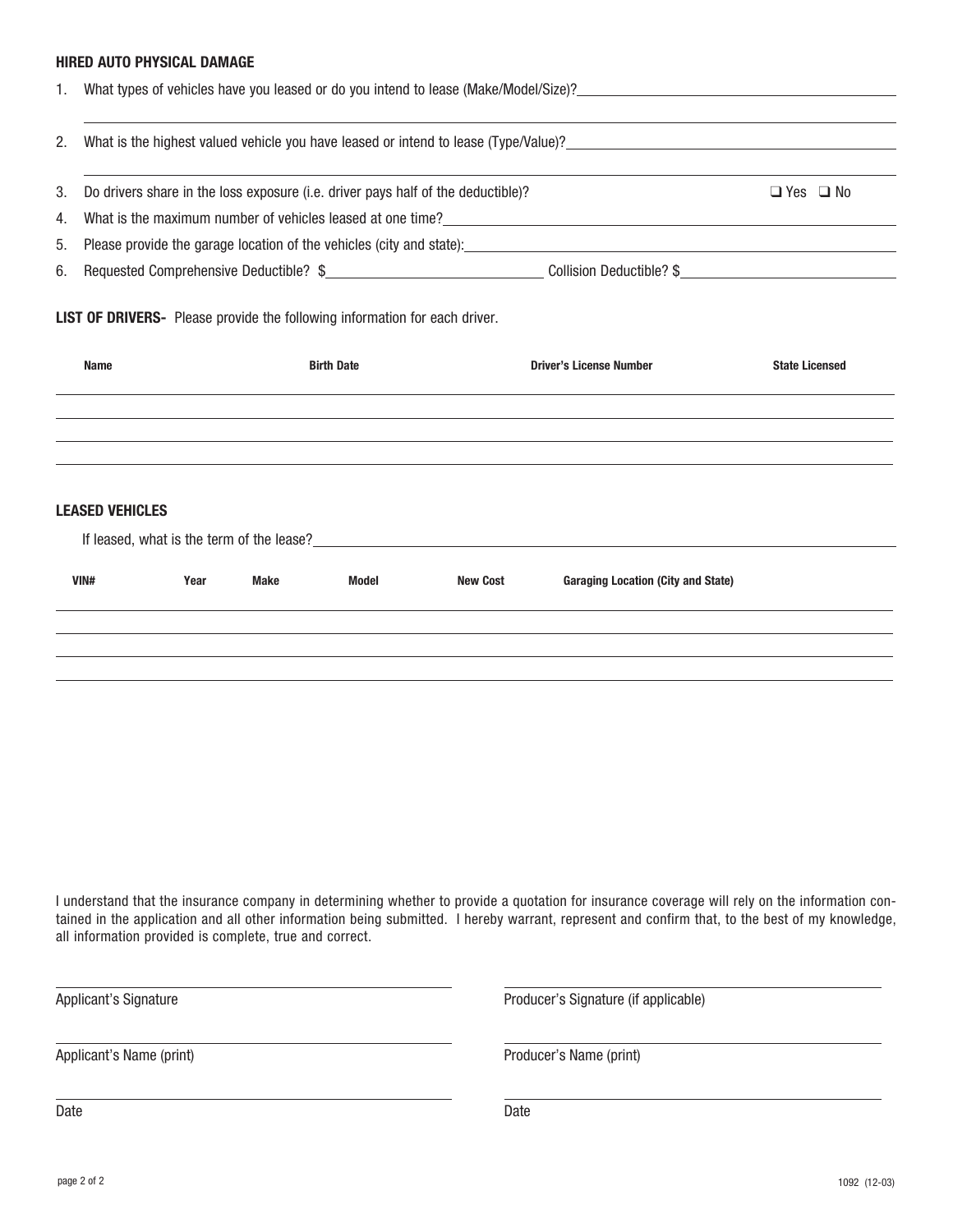

# LIQUOR LIABILITY APPLICATION

| 1. Named Insured as is to appear on policy:<br>and the contract of the contract of the contract of the contract of the contract of the contract of the contract of the contract of the contract of the contract of the contract  |                                                           |  |                   |              |
|----------------------------------------------------------------------------------------------------------------------------------------------------------------------------------------------------------------------------------|-----------------------------------------------------------|--|-------------------|--------------|
| Telephone Number: (Champion Communication Communication Communication Communication Communication Communication                                                                                                                  |                                                           |  |                   |              |
| 2. Name Liquor License is in: 1990 and 200 million and 200 million and 200 million and 200 million and 200 million and 200 million and 200 million and 200 million and 200 million and 200 million and 200 million and 200 mil   |                                                           |  |                   |              |
|                                                                                                                                                                                                                                  |                                                           |  |                   |              |
| 4. Is coverage for a specific event?                                                                                                                                                                                             |                                                           |  | $\Box$ Yes        | $\square$ No |
| If yes, explain what kind of event, where event will be held and date of event(s) explain what when the state of event will be held and date of event(s)                                                                         |                                                           |  |                   |              |
| 5. Opening and closing hours of event(s) (for each event)<br>Sample and the contract of the contract of the contract of the contract of the contract of the contract of the contract of the contract of the contract of the cont |                                                           |  |                   |              |
| 6. Opening and closing hours of alcoholic beverage sales for each event. (Must cease a minimum of 1/2 hour before event closing).                                                                                                |                                                           |  |                   |              |
| 7. Has applicants' alcohol beverage license ever been revoked, suspended or fined?                                                                                                                                               |                                                           |  | $\Box$ Yes        | $\square$ No |
|                                                                                                                                                                                                                                  |                                                           |  |                   |              |
| 8. Has applicant incurred claims for liquor liability during the last three years?                                                                                                                                               |                                                           |  | $\Box$ Yes        | $\square$ No |
|                                                                                                                                                                                                                                  |                                                           |  |                   |              |
| 9. Has any insurer cancelled or non-renewed coverage during the last three years?                                                                                                                                                |                                                           |  | $\Box$ Yes        | $\square$ No |
| If yes, please explain: example and a series of the series of the series of the series of the series of the series of the series of the series of the series of the series of the series of the series of the series of the se   |                                                           |  |                   |              |
|                                                                                                                                                                                                                                  |                                                           |  |                   |              |
| 11. Annual Gross Sales:                                                                                                                                                                                                          |                                                           |  |                   |              |
| <b>Event</b>                                                                                                                                                                                                                     | <b>Alcoholic Beverage Sales</b>                           |  | <b>Food Sales</b> |              |
|                                                                                                                                                                                                                                  | <u> 1990 - Johann Barbara, martxa eta politikar</u><br>\$ |  | $\frac{1}{2}$     |              |
| <u> 1989 - Andrea Station Barbara, amerikan personal (h. 1989).</u>                                                                                                                                                              | $\frac{1}{2}$                                             |  | $\frac{1}{2}$     |              |
| <u> 1989 - Johann Barn, fransk politik (f. 1989)</u>                                                                                                                                                                             | $\frac{1}{2}$                                             |  | $\frac{1}{2}$     |              |
| <u> 1989 - Johann Stoff, deutscher Stoffen und der Stoffen und der Stoffen und der Stoffen und der Stoffen und der</u>                                                                                                           | $\frac{1}{2}$                                             |  | $\sim$            |              |
| 12. Are patrons allowed to carry alcoholic beverages onto the premises?                                                                                                                                                          |                                                           |  | $\square$ Yes     | $\square$ No |
|                                                                                                                                                                                                                                  |                                                           |  |                   |              |
| 13. Do you maintain security personnel at event entry check points?                                                                                                                                                              |                                                           |  | $\square$ Yes     | $\square$ No |
|                                                                                                                                                                                                                                  |                                                           |  |                   |              |
| Do they exercise the right of search and seizure of contraband items?                                                                                                                                                            |                                                           |  | $\square$ Yes     | $\square$ No |
| If yes, how do they notify the public of this?<br><u>If</u> yes, how do they notify the public of this?<br><u> </u>                                                                                                              |                                                           |  |                   |              |
| 14. Are the alcohol sales and consumption contained by fencing within one fixed site or are                                                                                                                                      |                                                           |  |                   |              |
| booths/stands located throughout the event site (at each event)?                                                                                                                                                                 |                                                           |  | $\square$ Yes     | $\square$ No |
| 15. If site is completely enclosed, are minors allowed to enter?                                                                                                                                                                 |                                                           |  | $\Box$ Yes        | $\square$ No |
|                                                                                                                                                                                                                                  |                                                           |  |                   |              |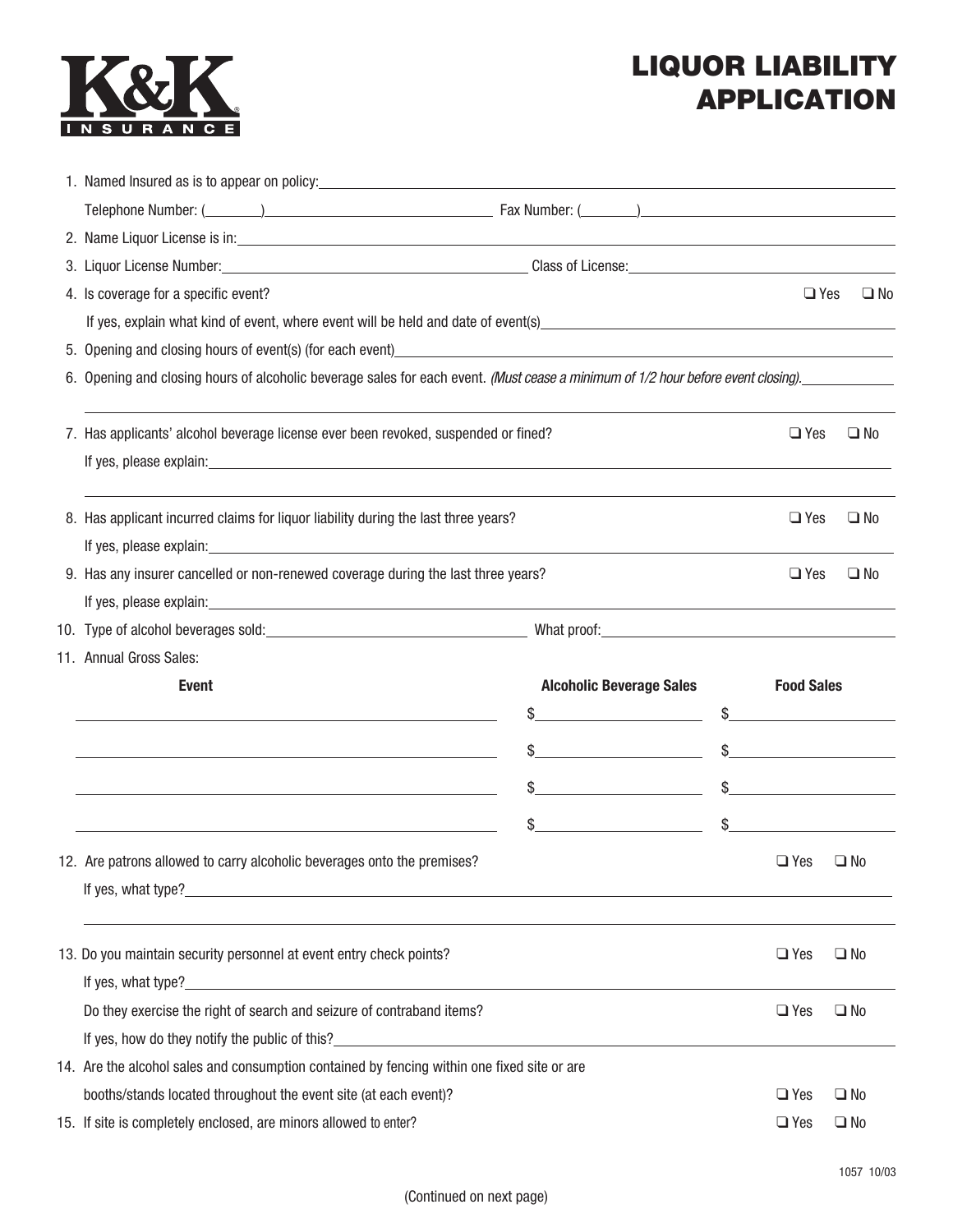| 16. Are the servers professional (two years bartending experience or more)?                                                                                                                                                            | $\Box$ Yes    | $\square$ No |
|----------------------------------------------------------------------------------------------------------------------------------------------------------------------------------------------------------------------------------------|---------------|--------------|
| Are the servers non-professional (less than 2 years or no bartending experience)?                                                                                                                                                      | $\square$ Yes | $\square$ No |
|                                                                                                                                                                                                                                        |               |              |
|                                                                                                                                                                                                                                        |               |              |
| 17. Name the formal awareness training program that the servers receive:<br>17. Name the formal awareness training program that the servers receive:                                                                                   |               |              |
| 18. At what point of sale are I.D.'s checked?<br><u> and the contract of the contract of the contract of the contract of the contract of the contract of the contract of the contract of the contract of the contract of the contr</u> |               |              |
| 19. Are rules and regulations clearly displayed for patrons' viewing?                                                                                                                                                                  | $\Box$ Yes    | $\Box$ No    |
| Explain: <u>Andreas Andreas Andreas Andreas Andreas Andreas Andreas Andreas Andreas Andreas Andreas Andreas Andr</u>                                                                                                                   |               |              |
|                                                                                                                                                                                                                                        |               |              |
| 20. In what size container is the alcoholic beverage served at each event? $\Box$ Cup__________ oz.<br>$\Box$ Pitcher                                                                                                                  | $\Box$ Other: |              |
| 21. Can patrons purchase more than two alcoholic beverages at one time?                                                                                                                                                                | $\Box$ Yes    | $\square$ No |
| If yes, please explain: The contract of the contract of the contract of the contract of the contract of the contract of the contract of the contract of the contract of the contract of the contract of the contract of the co         |               |              |
|                                                                                                                                                                                                                                        |               |              |
| 22. Is there any type of designated driver program in effect?                                                                                                                                                                          | $\square$ Yes | $\square$ No |
|                                                                                                                                                                                                                                        |               |              |
|                                                                                                                                                                                                                                        |               |              |
| 23. Is there any other Liquor Liability coverage being provided?                                                                                                                                                                       | $\Box$ Yes    | $\square$ No |
| If yes, explain and attach a copy of the certificate of insurance: explanation of the state of the state of the certificate of insurance:                                                                                              |               |              |
|                                                                                                                                                                                                                                        |               |              |
|                                                                                                                                                                                                                                        |               |              |
| 24. Liability limits requested \$______________________(per occurrence)<br>$\sim$<br>(aggregate)                                                                                                                                       |               |              |
|                                                                                                                                                                                                                                        |               |              |

I understand that the insurance company in determining whether to provide a quotation for insurance coverage will rely on the information contained in the application and all other information being submitted. I hereby warrant, represent and confirm that, to the best of my knowledge, all information provided is complete, true and correct.

| Applicant's Signature    | Producer's Signature (if applicable) |
|--------------------------|--------------------------------------|
| Applicant's Name (print) | Producer's Name (print)              |
| Date (MM/DD/YY)          | Date (MM/DD/YY)                      |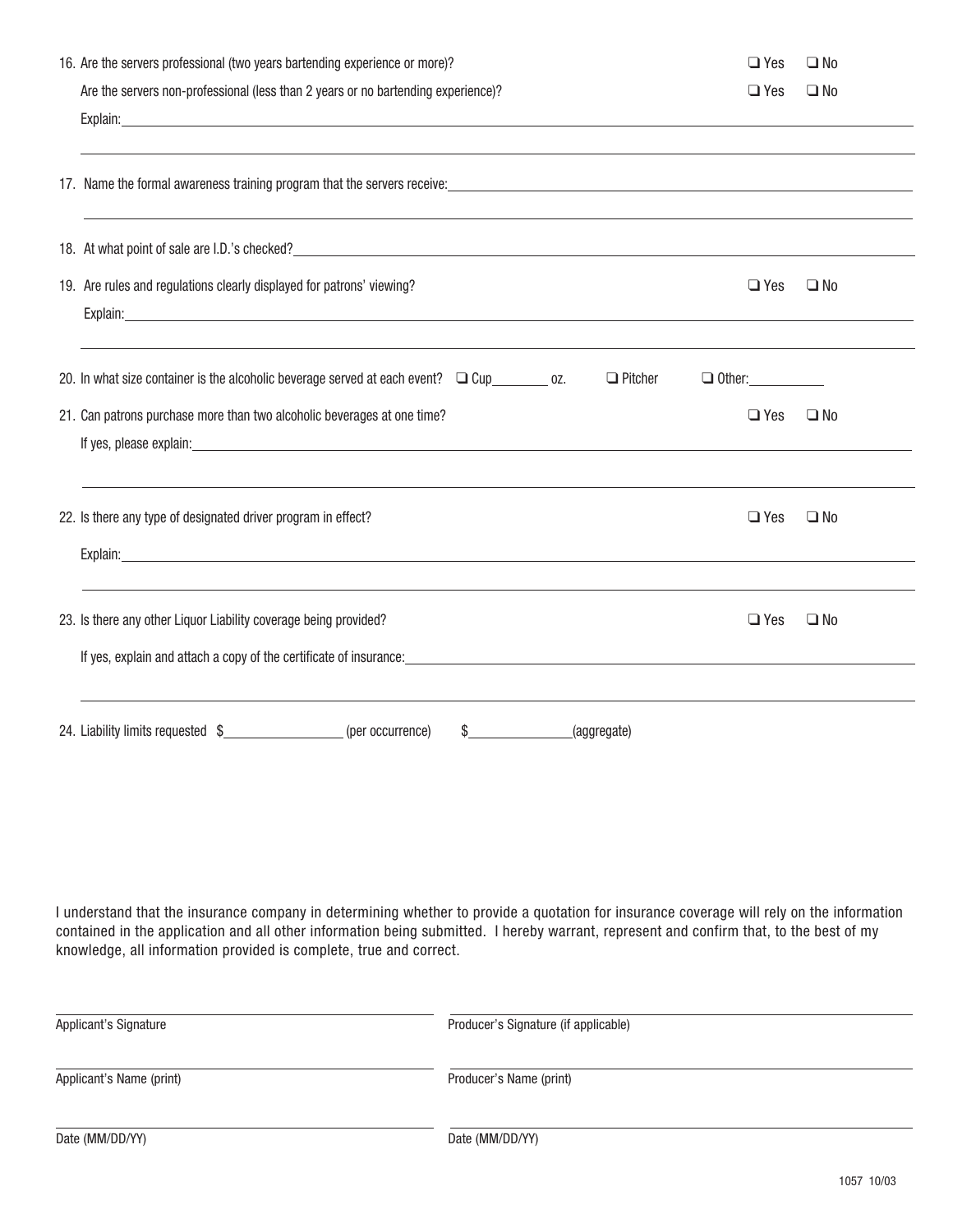# **INS** URANCE

## FIREWORKS SUPPLEMENTAL **APPLICATION**

|    | 1. Name of Insured:                                                                                                                                                                                                            | <u> 1989 - Andrea Station Barbara, actor a component de la componentación de la componentación de la componentaci</u> |            |              |
|----|--------------------------------------------------------------------------------------------------------------------------------------------------------------------------------------------------------------------------------|-----------------------------------------------------------------------------------------------------------------------|------------|--------------|
|    | 2. Date(s) of fireworks exposure: example and a series of the state of the state of the state of the state of the state of the state of the state of the state of the state of the state of the state of the state of the stat |                                                                                                                       |            |              |
|    | 3. Specific location of fireworks display(s): 1. The contract of the contract of the contract of the contract of the contract of the contract of the contract of the contract of the contract of the contract of the contract  |                                                                                                                       |            |              |
|    | 4. Estimated spectator attendance: etc. And a series are all the series of the series of the series of the series of the series of the series of the series of the series of the series of the series of the series of the ser |                                                                                                                       |            |              |
|    |                                                                                                                                                                                                                                |                                                                                                                       |            |              |
|    | 6. Will other coverage be provided?<br>$\Box$ Yes<br>$\square$ No                                                                                                                                                              |                                                                                                                       |            |              |
|    | If yes, please attach copy of certificate with your name listed as additional insured (minimum limit of \$1,000,000 required).                                                                                                 |                                                                                                                       |            |              |
|    | 7. List names of individuals shooting fireworks and their experience (bodily injury to shooters is excluded):                                                                                                                  |                                                                                                                       |            |              |
|    | <b>Name</b>                                                                                                                                                                                                                    | Experience                                                                                                            |            |              |
| 8. | If insured is shooting fireworks, provide copy of current license.<br>Is a permit required by State, City, County authority for this fireworks display?                                                                        |                                                                                                                       | $\Box$ Yes | $\square$ No |
| 9. | Provide diagram of the fireworks display area, detailing the following information:<br>a. Spectator fencing – distance from launch site to spectators                                                                          |                                                                                                                       |            |              |
|    | b. Launch site                                                                                                                                                                                                                 |                                                                                                                       |            |              |
|    | c. Direction of launch                                                                                                                                                                                                         |                                                                                                                       |            |              |
|    | d. Spectator parking lot<br>e. Concessions area                                                                                                                                                                                |                                                                                                                       |            |              |
|    | f. Surrounding areas                                                                                                                                                                                                           |                                                                                                                       |            |              |
|    |                                                                                                                                                                                                                                |                                                                                                                       |            |              |
|    |                                                                                                                                                                                                                                |                                                                                                                       |            |              |
|    | 11. If no firefighting equipment on site, give distance to nearest fire station: 1.1. If no firefighting equipment on site, give distance to nearest fire station:<br>Fire protection is:<br>$\Box$ Volunteer<br>$\Box$ Paid   |                                                                                                                       |            |              |
|    | 12. Do you have a licensed EMT-staffed ambulance on site during all fireworks displays?                                                                                                                                        |                                                                                                                       | $\Box$ Yes | $\square$ No |
|    | If no, give distance in miles to nearest medical facility:<br>and response time in minutes:                                                                                                                                    |                                                                                                                       |            |              |
|    | 13. Have you displayed fireworks before?                                                                                                                                                                                       |                                                                                                                       | $\Box$ Yes | $\square$ No |
|    | If yes, describe any claims/losses that have occurred and the amount of loss:                                                                                                                                                  |                                                                                                                       |            |              |
|    | 14. Limit of Liability requested (cannot be greater than the event limit):                                                                                                                                                     | $\Box$ \$500,000<br>$\Box$ \$1,000,000                                                                                |            |              |
|    | I understand that the insurance company in determining whether to provide a quotation for insurance coverage will rely on the informa-                                                                                         |                                                                                                                       |            |              |
|    | tion contained in the application and all other information being submitted. I hereby warrant, represent and confirm that, to the best of                                                                                      |                                                                                                                       |            |              |
|    | my knowledge, all information provided is complete, true and correct.                                                                                                                                                          |                                                                                                                       |            |              |
|    | Applicant's Signature                                                                                                                                                                                                          | Producer's Signature (if applicable)                                                                                  |            |              |
|    | Applicant's Name (print)                                                                                                                                                                                                       | Producer's Name (print)                                                                                               |            |              |
|    | Date (MM/DD/YY)                                                                                                                                                                                                                | Date (MM/DD/YY)                                                                                                       |            |              |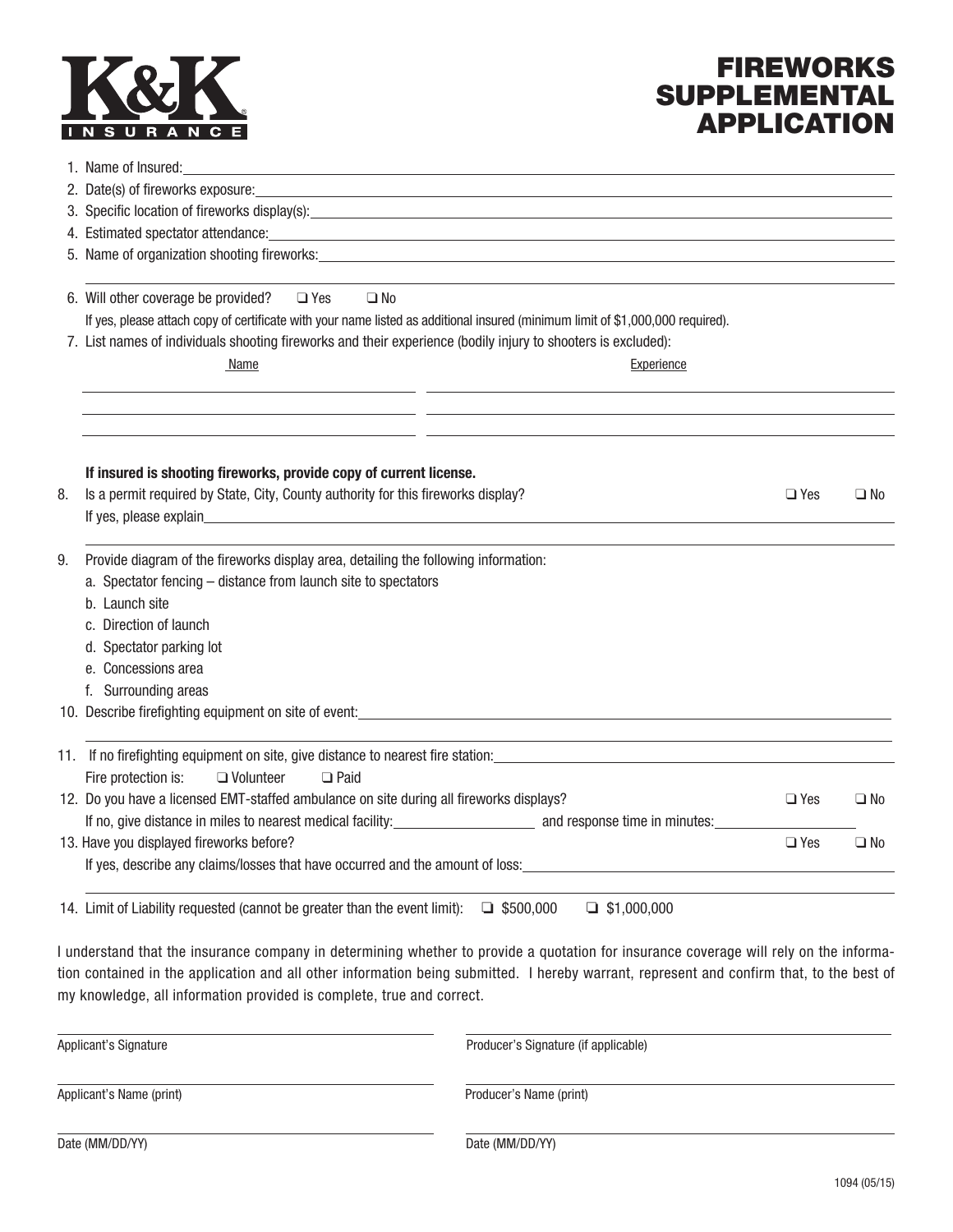

# **SECURITY** SUPPLEMENTAL APPLICATION

| Name of applicant:                                                                          | Date:          |                     |
|---------------------------------------------------------------------------------------------|----------------|---------------------|
| Who is primarily responsible (via contract) for liability coverage of off-duty police?:     | $\Box$ Insured | $\Box$ Municipality |
| Who is primarily responsible (via contract) for Workers's Compensation of off-duty police?: | $\Box$ Insured | $\Box$ Municipality |
| Are all the applicant's security guard employees licensed by the state as a security guard? | $\Box$ Yes     | No ا                |
| If no, explain:                                                                             |                |                     |

#### **INCLUDE MAXIMUM NUMBER OF EMPLOYES AND INDEPENDENT CONTRACTORS**

|                                                                                   |       | <b>EMPLOYEES</b> |                          | <b>OFF-DUTY POLICE</b> |                                                                                                                                       |           | <b>OTHER INDEPENDENT CONTRACTORS</b> |            |           |
|-----------------------------------------------------------------------------------|-------|------------------|--------------------------|------------------------|---------------------------------------------------------------------------------------------------------------------------------------|-----------|--------------------------------------|------------|-----------|
|                                                                                   | Armed | Unarmed          | Armed                    | Unarmed                | Armed                                                                                                                                 |           | Unarmed                              |            |           |
| Full-Time                                                                         |       |                  |                          |                        |                                                                                                                                       |           |                                      |            |           |
| Part-Time                                                                         |       |                  |                          |                        |                                                                                                                                       |           |                                      |            |           |
| If yes, mark appropriate box:                                                     |       |                  |                          |                        | Are background investigation and checks conducted on all employees who perform security duties? $\Box$ Yes                            | $\Box$ No |                                      |            |           |
| $\Box$ Criminal background checks                                                 |       |                  | $\Box$ Previous employer |                        |                                                                                                                                       |           | $\Box$ Motor vehicle report          |            |           |
| $\Box$ Fingerprints                                                               |       |                  | $\Box$ Drug screening    |                        |                                                                                                                                       |           | $\Box$ Personal references           |            |           |
| $\Box$ Background cleared prior to hire                                           |       |                  |                          |                        |                                                                                                                                       |           |                                      |            |           |
|                                                                                   |       |                  |                          | $\Box$ Other:          |                                                                                                                                       |           |                                      |            |           |
|                                                                                   |       |                  |                          |                        |                                                                                                                                       |           |                                      |            |           |
| Does applicant have a formal training program for security employees?             |       |                  |                          | $\Box$ Yes             | $\Box$ No                                                                                                                             |           |                                      |            |           |
| Provide the number of dogs to be used in security operations: ___________________ |       |                  |                          |                        |                                                                                                                                       |           |                                      |            |           |
|                                                                                   |       |                  |                          |                        | During the past four years, have any claims been presented to your current or prior insurance carrier for security related incidents? |           |                                      | $\Box$ Yes | $\Box$ No |

I understand that the insurance company in determining whether to provide a quotation for insurance coverage will rely on the information contained in the application and all other information being submitted. I hereby warrant, represent and confirm that, to the best of my knowledge, all information provided is complete, true and correct.

| Applicant's Signature    | Producer's Signature (if applicable) |  |
|--------------------------|--------------------------------------|--|
| Applicant's Name (print) | Producer's Name (print)              |  |
| Date                     | Date                                 |  |

 $\overline{a}$  $\overline{a}$ 

 $\overline{a}$ 

 $\overline{a}$ 

L L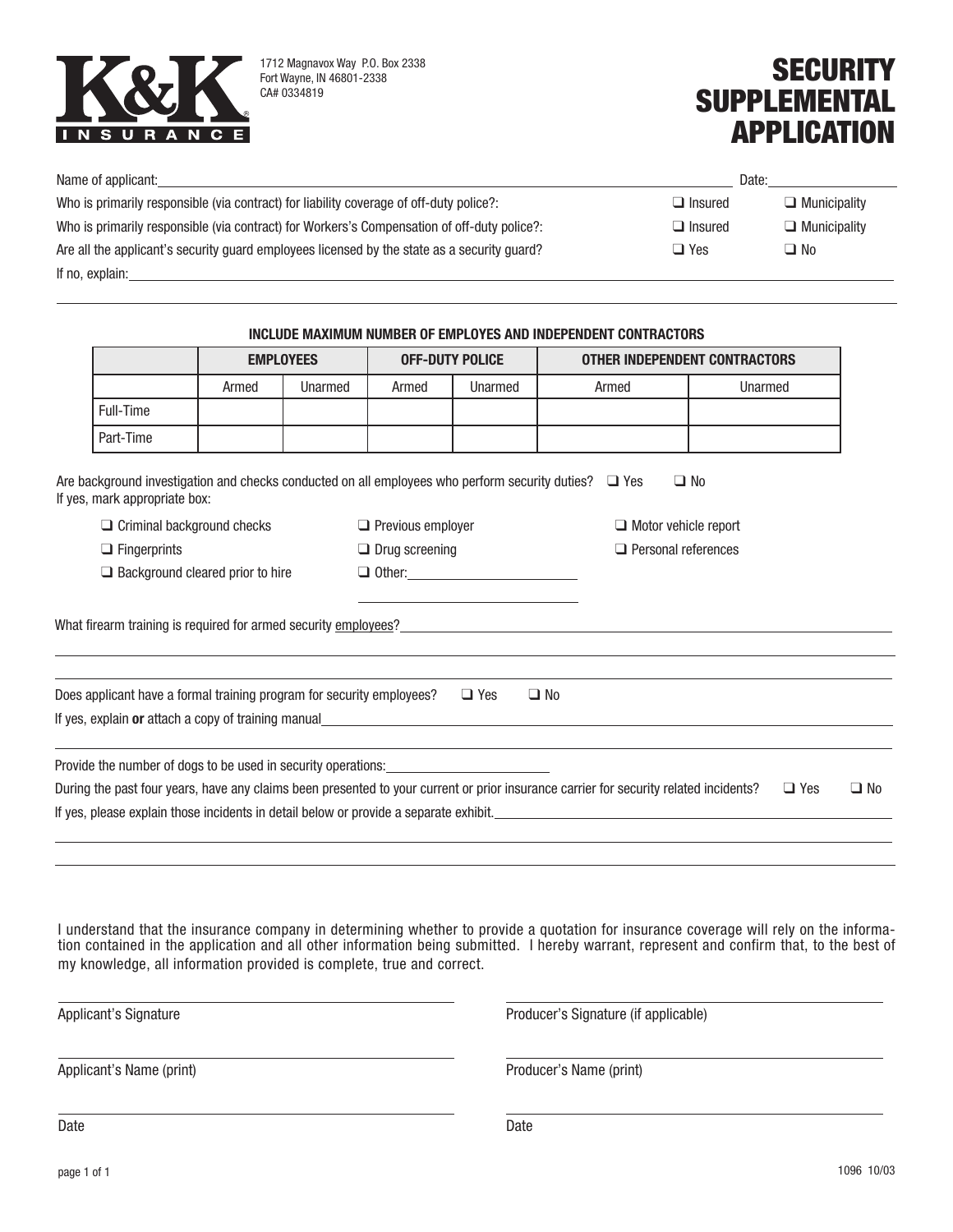### **ABUSE & MOLESTATION SUPPLEMENTAL QUESTIONNAIRE**

|       |                                                                                                                                                                                                                                      | Phone: the contract of the contract of the contract of the contract of the contract of the contract of the contract of the contract of the contract of the contract of the contract of the contract of the contract of the con |              |  |  |
|-------|--------------------------------------------------------------------------------------------------------------------------------------------------------------------------------------------------------------------------------------|--------------------------------------------------------------------------------------------------------------------------------------------------------------------------------------------------------------------------------|--------------|--|--|
|       | Address: <u>Address:</u> Address: Address: Address: Address: Address: Address: Address: Address: Address: Address: Address: Address: Address: Address: Address: Address: Address: Address: Address: Address: Address: Address: Addr  |                                                                                                                                                                                                                                |              |  |  |
| City: | <u>State: State: State: State: State: State: State: State: State: State: State: State: State: State: State: State: State: State: State: State: State: State: State: State: State: State: State: State: State: State: State: Stat</u> |                                                                                                                                                                                                                                |              |  |  |
| 1.    | Identify current hiring practices for paid and volunteer staff:                                                                                                                                                                      |                                                                                                                                                                                                                                |              |  |  |
|       | Are employment applications required for positions?                                                                                                                                                                                  | $\Box$ Yes                                                                                                                                                                                                                     | $\Box$ No    |  |  |
|       | Is prior employment verified for each applicant and recorded in applicant's file?                                                                                                                                                    | $\Box$ Yes                                                                                                                                                                                                                     | $\square$ No |  |  |
|       | Are references obtained?<br>$\Box$ Yes<br>$\square$ No<br>Are references checked?                                                                                                                                                    | $\Box$ Yes                                                                                                                                                                                                                     | $\square$ No |  |  |
|       | Are criminal records checked?                                                                                                                                                                                                        | $\Box$ Yes                                                                                                                                                                                                                     | $\Box$ No    |  |  |
|       | Does your employment application include questions regarding prior criminal convictions?                                                                                                                                             | $\Box$ Yes                                                                                                                                                                                                                     | $\Box$ No    |  |  |
|       | Do you advise every applicant that criminal background checks will be performed?                                                                                                                                                     | $\Box$ Yes                                                                                                                                                                                                                     | $\Box$ No    |  |  |
| 2.    | $\Box$ Parent-volunteers<br>Identify staff status (check all that apply): $\Box$ Employees<br>$\Box$ Volunteers                                                                                                                      |                                                                                                                                                                                                                                |              |  |  |
|       | Are all staff members age 21 years or older?                                                                                                                                                                                         | $\Box$ Yes                                                                                                                                                                                                                     | $\Box$ No    |  |  |
| 3.    | Do you discuss the importance of providing a safe environment for the children in your care?                                                                                                                                         | $\Box$ Yes                                                                                                                                                                                                                     | $\Box$ No    |  |  |
| 4.    | Does your orientation include how to recognize the signs of an abused child?                                                                                                                                                         | $\Box$ Yes                                                                                                                                                                                                                     | $\Box$ No    |  |  |
| 5.    | Do you have written procedures to follow if a child, member, or employee reports an incident                                                                                                                                         |                                                                                                                                                                                                                                |              |  |  |
|       | of sexual or physical abuse or molestation?                                                                                                                                                                                          | $\Box$ Yes                                                                                                                                                                                                                     | $\Box$ No    |  |  |
| 6.    | Do you have periodic refresher courses to ensure that your entire staff can recognize the signs                                                                                                                                      |                                                                                                                                                                                                                                |              |  |  |
|       | of sexual or physical abuse and knows what procedures to follow?                                                                                                                                                                     | $\Box$ Yes                                                                                                                                                                                                                     | $\Box$ No    |  |  |
| 7.    | Have you ever had an incident which resulted in an allegation of sexual abuse at your facility?                                                                                                                                      | $\Box$ Yes                                                                                                                                                                                                                     | $\Box$ No    |  |  |
| 8.    | Has a claim ever been made against your facility?                                                                                                                                                                                    | $\Box$ Yes                                                                                                                                                                                                                     | $\square$ No |  |  |
|       | If yes, please explain in detail, including the amount of damages paid to the victim:                                                                                                                                                |                                                                                                                                                                                                                                |              |  |  |
|       |                                                                                                                                                                                                                                      |                                                                                                                                                                                                                                |              |  |  |
|       |                                                                                                                                                                                                                                      |                                                                                                                                                                                                                                |              |  |  |
| 9.    | What has been done to prevent such occurrences from happening in the future?                                                                                                                                                         |                                                                                                                                                                                                                                |              |  |  |

I understand that the insurance company in determining whether to provide a quotation for insurance coverage will rely on the information contained in the application and all other information being submitted. I hereby warrant, represent and confirm that, to the best of my knowledge, all information provided is complete, true and correct.

Applicant's Signature (if applicable) Applicant's Signature (if applicable)

Applicant's Name (print) Applicant's Name (print)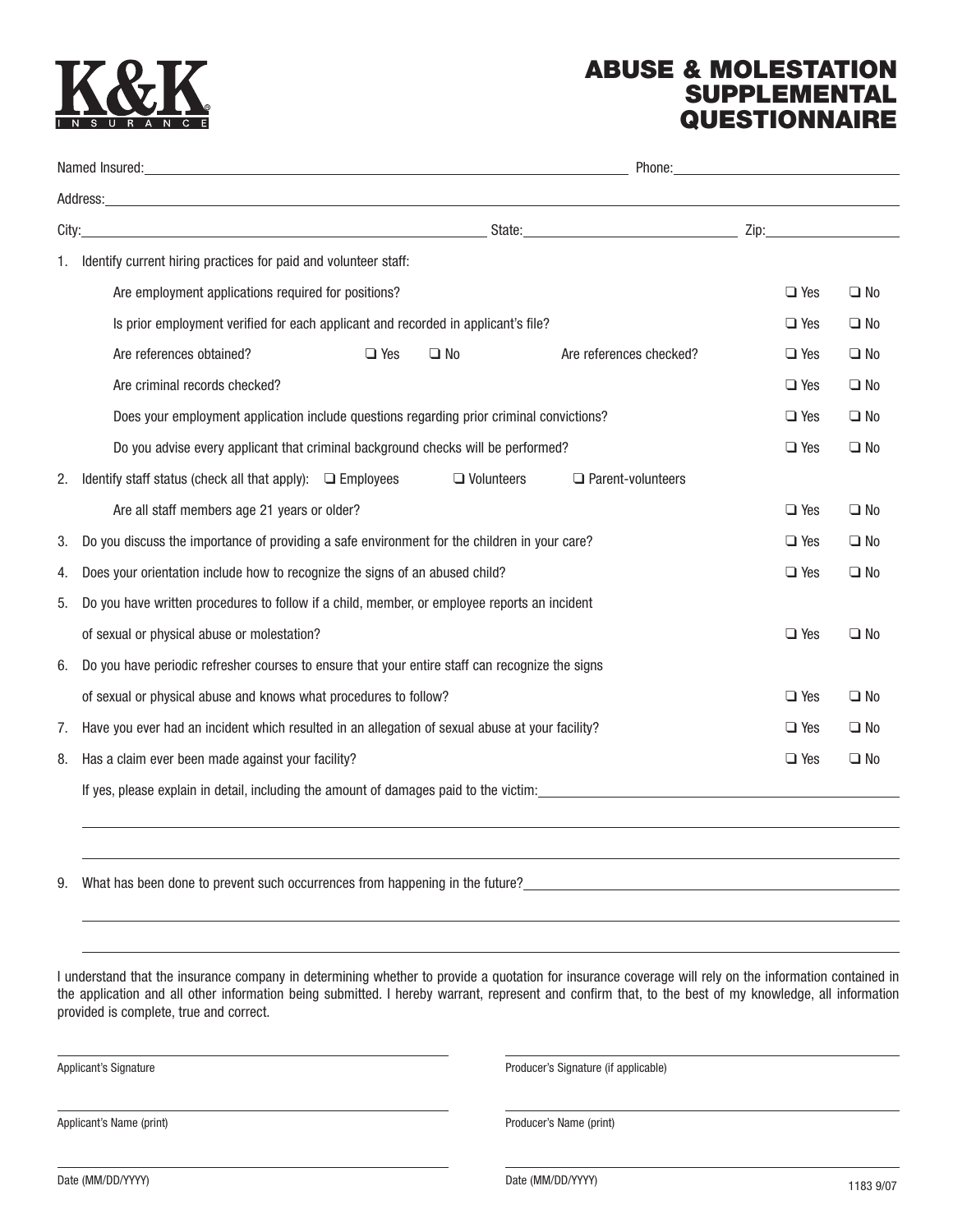$\overline{a}$ 

### ABUSE & MOLESTATION/ SEXUAL MISCONDUCT **APPLICATION**

|                                                                                                                                                                                                                                                 | Applicant Name: 1990 Manual Applicant Name: 1990 Manual Applicant Name: 1990 Manual Applicant Name: 1990 Manua                                                                                                                                                                                                                                                                  |                                                                                                                    |                                                                                                                                                                                                                                |            |              |
|-------------------------------------------------------------------------------------------------------------------------------------------------------------------------------------------------------------------------------------------------|---------------------------------------------------------------------------------------------------------------------------------------------------------------------------------------------------------------------------------------------------------------------------------------------------------------------------------------------------------------------------------|--------------------------------------------------------------------------------------------------------------------|--------------------------------------------------------------------------------------------------------------------------------------------------------------------------------------------------------------------------------|------------|--------------|
|                                                                                                                                                                                                                                                 |                                                                                                                                                                                                                                                                                                                                                                                 |                                                                                                                    |                                                                                                                                                                                                                                |            |              |
| State: State:<br>City: the contract of the contract of the contract of the contract of the contract of the contract of the contract of the contract of the contract of the contract of the contract of the contract of the contract of the cont |                                                                                                                                                                                                                                                                                                                                                                                 |                                                                                                                    | Zip: The contract of the contract of the contract of the contract of the contract of the contract of the contract of the contract of the contract of the contract of the contract of the contract of the contract of the contr |            |              |
|                                                                                                                                                                                                                                                 | You are required to attach this to completed ACORD FORMS 125 & 126 or other company approved application. To answer a<br>question below, check your response or complete the appropriate information. If you need additional space, please attach a<br>separate sheet of paper to complete your response.                                                                       |                                                                                                                    |                                                                                                                                                                                                                                |            |              |
| 1.                                                                                                                                                                                                                                              | Does the Applicant have written procedures and a plan of supervision that monitors staff and volunteers in day-to-day relationships                                                                                                                                                                                                                                             |                                                                                                                    |                                                                                                                                                                                                                                |            |              |
|                                                                                                                                                                                                                                                 | with its members, both on and off the premises?                                                                                                                                                                                                                                                                                                                                 |                                                                                                                    |                                                                                                                                                                                                                                | $\Box$ Yes | $\square$ No |
| 2.                                                                                                                                                                                                                                              | The Applicant's organization has a written "zero tolerance" sexual and physical abuse or molestation policy?<br>If yes, please attach a copy<br>If yes, does the written policy include:<br>a.                                                                                                                                                                                  |                                                                                                                    |                                                                                                                                                                                                                                | $\Box$ Yes | $\square$ No |
|                                                                                                                                                                                                                                                 | i. Definition of sexual and physical abuse/molestation?                                                                                                                                                                                                                                                                                                                         |                                                                                                                    |                                                                                                                                                                                                                                | $\Box$ Yes | $\square$ No |
|                                                                                                                                                                                                                                                 | ii. Incident reporting procedures?                                                                                                                                                                                                                                                                                                                                              |                                                                                                                    |                                                                                                                                                                                                                                | $\Box$ Yes | $\square$ No |
|                                                                                                                                                                                                                                                 | iii. Investigation procedures?                                                                                                                                                                                                                                                                                                                                                  |                                                                                                                    |                                                                                                                                                                                                                                | $\Box$ Yes | $\square$ No |
|                                                                                                                                                                                                                                                 | iv. Disciplinary procedures?                                                                                                                                                                                                                                                                                                                                                    |                                                                                                                    |                                                                                                                                                                                                                                | $\Box$ Yes | $\square$ No |
|                                                                                                                                                                                                                                                 | v. Retaliation warning?                                                                                                                                                                                                                                                                                                                                                         |                                                                                                                    |                                                                                                                                                                                                                                | $\Box$ Yes | $\square$ No |
|                                                                                                                                                                                                                                                 |                                                                                                                                                                                                                                                                                                                                                                                 | vi. Requirement for annual review and signoff by each employee, volunteer, and/or independent contractor affirming |                                                                                                                                                                                                                                |            |              |
|                                                                                                                                                                                                                                                 |                                                                                                                                                                                                                                                                                                                                                                                 | they have read the policy, have received appropriate training and agree to adhere to the policy?                   |                                                                                                                                                                                                                                | $\Box$ Yes | $\square$ No |
|                                                                                                                                                                                                                                                 | Are procedures in place to monitor the implementation and on-going execution of this policy?<br>b.                                                                                                                                                                                                                                                                              |                                                                                                                    |                                                                                                                                                                                                                                | $\Box$ Yes | $\square$ No |
| 3.                                                                                                                                                                                                                                              | Does the Applicant's employment process include a criminal background check on all employment and volunteer candidates,<br>whether direct employee, volunteer or independent contractor, to determine if the individual has ever been convicted of any crime,<br>including sex-related or child abuse-related offenses, before an offer of employment or participation is made? |                                                                                                                    |                                                                                                                                                                                                                                |            |              |
|                                                                                                                                                                                                                                                 | Please identify and explain any current employees, volunteers or independent contractors who are not subject to criminal/sex<br>offender registry background checks:                                                                                                                                                                                                            |                                                                                                                    |                                                                                                                                                                                                                                | $\Box$ Yes | $\square$ No |

| Who is your vendor for the Criminal Background and Sex Offender Registry checks? (Required) |                                                               |                                                                                   |            |              |
|---------------------------------------------------------------------------------------------|---------------------------------------------------------------|-----------------------------------------------------------------------------------|------------|--------------|
| 4.                                                                                          |                                                               | Does the Applicant verify employment-related references?                          | $\Box$ Yes | $\square$ No |
| 5.                                                                                          | $\Box$ Yes<br>Does the Applicant conduct personal interviews? |                                                                                   |            | $\square$ No |
| 6.<br>Is there a formal policy regarding staff training on:                                 |                                                               |                                                                                   |            |              |
|                                                                                             | a.                                                            | Appropriate and inappropriate physical contact with clients or children?          | $\Box$ Yes | $\Box$ No    |
|                                                                                             | b.                                                            | Appropriate and inappropriate verbal interactions with clients or children?       | $\Box$ Yes | $\square$ No |
|                                                                                             | c.                                                            | Appropriate and inappropriate electronic communications with clients or children? | $\Box$ Yes | $\square$ No |
|                                                                                             | d.                                                            | Appropriate and inappropriate interactions with clients or children outside       |            |              |
|                                                                                             |                                                               | of regularly scheduled business activities?                                       | $\Box$ Yes | $\Box$ No    |
|                                                                                             | е.                                                            | Recognition of the signs of abuse or molestation?                                 | $\Box$ Yes | $\Box$ No    |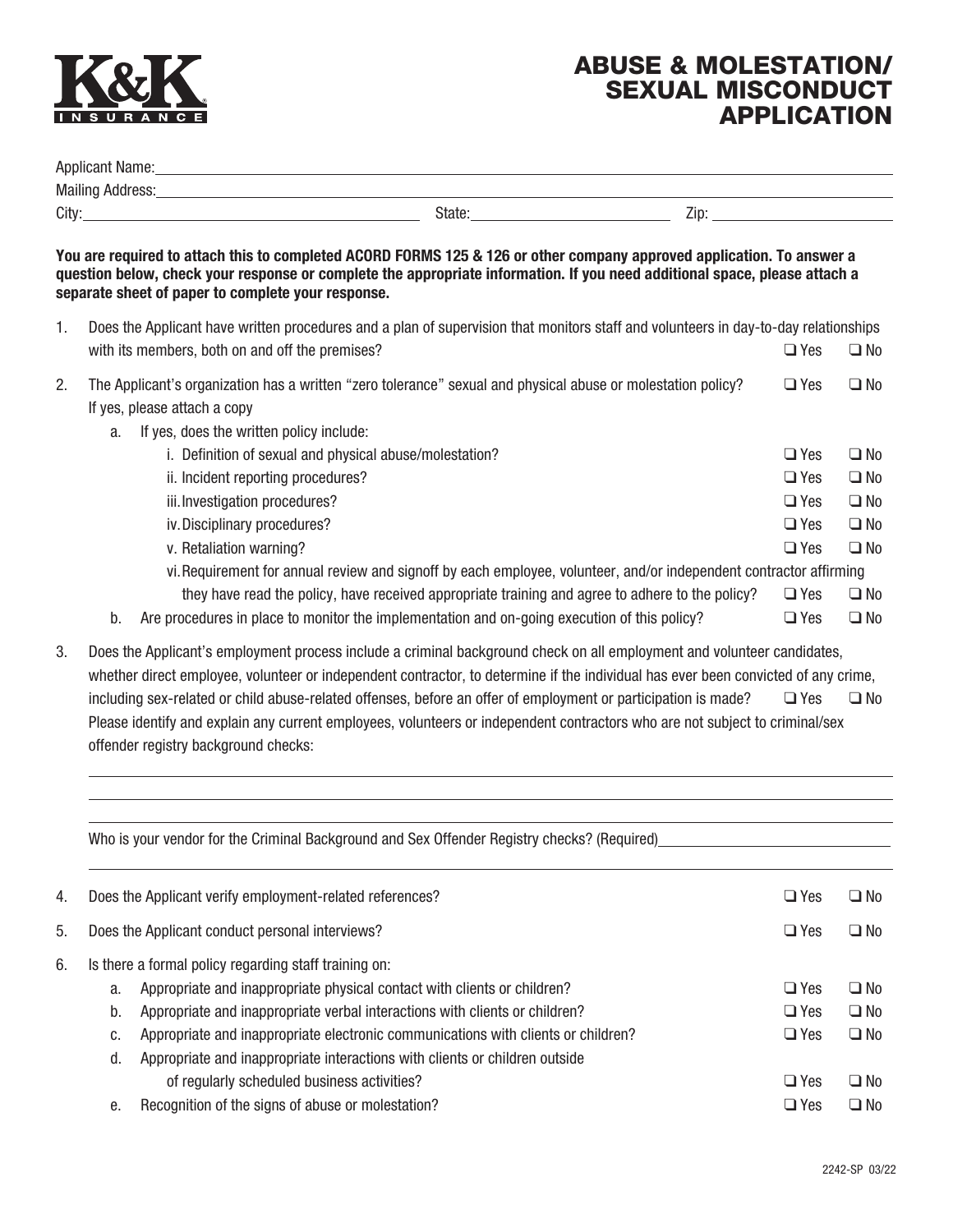| 7.  | a.<br>$b_{-}$                                                                                                                                                              | Does any employee, volunteer or independent contractor<br>have one-on-one access to clients or children in a closed door or transportation setting?<br>physically touch another person as part of their job responsibilities? | $\Box$ Yes<br>$\Box$ Yes | $\Box$ No<br>$\square$ No |
|-----|----------------------------------------------------------------------------------------------------------------------------------------------------------------------------|-------------------------------------------------------------------------------------------------------------------------------------------------------------------------------------------------------------------------------|--------------------------|---------------------------|
| 8.  |                                                                                                                                                                            | Please indicate the age range of members, patrons, students, or populations served (check all that apply):                                                                                                                    |                          |                           |
|     |                                                                                                                                                                            | $\Box$ 0 - 18 years of age<br>$\Box$ 18 – 25 years old $\Box$ 25 – 50 years old<br>$\Box$ over 50 years old                                                                                                                   | $\Box$ All               |                           |
| 9.  |                                                                                                                                                                            | Has the Applicant's organization ever had an incident which resulted<br>in an allegation of sexual misconduct or abuse or molestation?                                                                                        | $\Box$ Yes               | $\square$ No              |
|     | a.                                                                                                                                                                         | Was a suit brought against the organization?                                                                                                                                                                                  | $\Box$ Yes               | $\Box$ No                 |
|     | $b_{-}$                                                                                                                                                                    | Was the case settled?                                                                                                                                                                                                         | $\Box$ Yes               | $\square$ No              |
|     | C.                                                                                                                                                                         | Was the case taken to trial?                                                                                                                                                                                                  | $\square$ Yes            | $\square$ No              |
|     | d.                                                                                                                                                                         | How much money was paid as damages to the victim?                                                                                                                                                                             |                          |                           |
| 10. | Regarding coverage for abuse and molestation, does your current insurance<br>program provide abuse or molestation coverage?<br>$\Box$ Yes<br>$\square$ No                  |                                                                                                                                                                                                                               |                          |                           |
| 11. | If required, is your organization in compliance with Protecting Young Victims from Sexual Abuse and<br>Safe Sport Authorization Act of 2017?<br>$\Box$ Yes<br>$\square$ No |                                                                                                                                                                                                                               |                          |                           |
| 12. |                                                                                                                                                                            |                                                                                                                                                                                                                               |                          |                           |
|     |                                                                                                                                                                            |                                                                                                                                                                                                                               |                          |                           |
|     |                                                                                                                                                                            |                                                                                                                                                                                                                               |                          |                           |
|     |                                                                                                                                                                            |                                                                                                                                                                                                                               |                          |                           |

I HEREBY DECLARE THAT THE FOREGOING STATEMENTS ARE TRUE AND ACCURATE AND MAY BE RELIED UPON BY THE COMPANY/ UNDERWRITER FOR PURPOSES OF ISSUING THIS COVERAGE. THE UNDERSIGNED AGREES THAT IF THE INFORMATION SUPPLIED ON THIS APPLICATION CHANGES BETWEEN THE DATE OF THIS APPLICATION AND THE EFFECTIVE DATE OF THE INSURANCE, HE/SHE (UNDERSIGNED) WILL IMMEDIATELY NOTIFY THE COMPANY OF SUCH CHANGES AND THE COMPANY MAY WITHDRAW OR MODIFY ANY OUTSTANDING QUOTATIONS, AUTHORIZATION OR AGREEMENT TO BIND THE INSURANCE.

**FOR MAINE APPLICANTS ONLY:** THE UNDERSIGNED DECLARES TO THE BEST OF HIS OR HER KNOWLEDGE THAT THE STATEMENTS SET FORTH HEREIN ARE ACCURATE, TRUE AND COMPLETE. THE UNDERSIGNED AGREES THAT IF THE INFORMATION SUPPLIED ON THIS APPLICATION CHANGES BETWEEN THE DATE OF THIS APPLICATION AND THE EFFECTIVE DATE OF THE INSURANCE, HE/SHE (UNDERSIGNED) WILL IMMEDIATELY NOTIFY THE COMPANY OF SUCH CHANGES, AND THE COMPANY MAY WITHDRAW OR MODIFY ANY OUTSTANDING QUOTATIONS.

**FOR UTAH APPLICANTS ONLY:** THE APPLICATION AND ALL RELEVANT DOCUMENTS WILL BE ATTACHED TO THE POLICY AT THE TIME OF DELIVERY.

SIGNING OF THIS APPLICATION DOES NOT BIND THE APPLICANT OR THE COMPANY TO COMPLETE THE INSURANCE, BUT IT IS AGREED THAT THIS APPLICATION SHALL BE THE BASIS OF THE CONTRACT SHOULD A POLICY BE ISSUED.

Signature: Date: Date: Date: Date: Date: Date: Date: Date: Date: Date: Date: Date: Date: Date: Date: Date: Date: Date: Date: Date: Date: Date: Date: Date: Date: Date: Date: Date: Date: Date: Date: Date: Date: Date: Date: D

Applicant Name:

Title: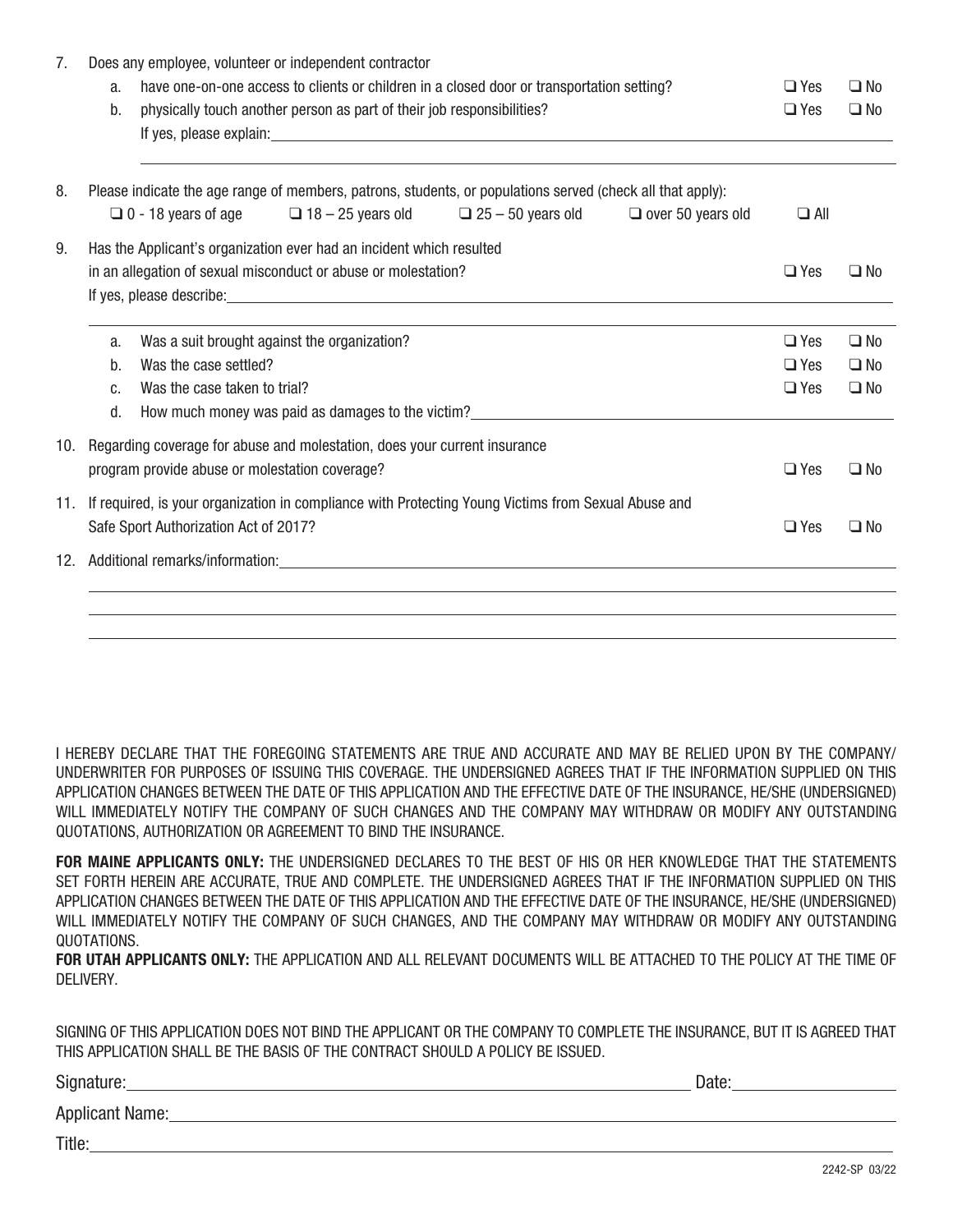

# MANDATORY SIGNATURE SUPPLEMENT

THE NOTICES CONTAINED ON THIS SUPPLEMENT APPLY TO ALL UNDERWRITING INFORMATION BEING SUBMITTED TO K&K INSURANCE GROUP, INC., INCLUDING APPLICATIONS, QUESTIONNAIRES AND ENROLLMENT FORMS, FOR THE FOLLOWING PERSON OR ENTITY:

*Applicant name:*

### FRAUD WARNING

Any person who knowingly and with intent to defraud any insurance company or other person files an application for insurance or statement of claim containing any materially false information or conceals for the purpose of misleading, information concerning any fact material thereto, commits a fraudulent insurance act.

**NOTICE TO APPLICANTS:** ANY PERSON WHO KNOWINGLY AND WITH INTENT TO DEFRAUD ANY INSURANCE COMPANY OR OTHER PERSON FILES AN APPLICATION FOR INSURANCE OR STATEMENT OF CLAIM CONTAINING ANY MATERIALLY FALSE INFORMATION OR CONCEALS, FOR THE PURPOSE OF MISLEADING, INFORMATION CONCERNING ANY FACT MATERIAL THERETO, COMMITS A FRAUDULENT ACT, WHICH IS A CRIME, AND MAY SUBJECT SUCH PERSON TO CRIMINAL AND CIVIL PENALTIES.

**NOTICE TO ALABAMA APPLICANTS:** ANY PERSON WHO KNOWINGLY PRESENTS A FALSE OR FRAUDULENT CLAIM FOR PAYMENT OF A LOSS OR BENEFIT OR WHO KNOWINGLY PRESENTS FALSE INFORMATION IN AN APPLICATION FOR INSURANCE IS GUILTY OF A CRIME AND MAY BE SUBJECT TO RESTITUTION, FINES, OR CONFINEMENT IN PRISON, OR ANY COMBINATION THEREOF.

**NOTICE TO ARKANSAS, LOUISIANA, RHODE ISLAND, AND WEST VIRGINIA APPLICANTS:** ANY PERSON WHO KNOWINGLY PRESENTS A FALSE OR FRAUDULENT CLAIM FOR PAYMENT OF A LOSS OR BENEFIT OR KNOWINGLY PRESENTS FALSE INFORMATION IN AN APPLICATION FOR INSURANCE IS GUILTY OF A CRIME AND MAY BE SUBJECT TO FINES AND CONFINEMENT IN PRISON.

**NOTICE TO COLORADO APPLICANTS:** IT IS UNLAWFUL TO KNOWINGLY PROVIDE FALSE, INCOMPLETE, OR MISLEADING FACTS OR INFORMATION TO AN INSURANCE COMPANY FOR THE PURPOSE OF DEFRAUDING OR ATTEMPTING TO DEFRAUD THE COMPANY. PENALTIES MAY INCLUDE IMPRISONMENT, FINES, DENIAL OF INSURANCE, AND CIVIL DAMAGES. ANY INSURANCE COMPANY OR AGENT OF AN INSURANCE COMPANY WHO KNOWINGLY PROVIDES FALSE, INCOMPLETE, OR MISLEADING FACTS OR INFORMATION TO A POLICYHOLDER OR CLAIMANT FOR THE PURPOSE OF DEFRAUDING OR ATTEMPTING TO DEFRAUD THE POLICYHOLDER OR CLAIMANT WITH REGARD TO A SETTLEMENT OR AWARD PAYABLE FROM INSURANCE PROCEEDS SHALL BE REPORTED TO THE COLORADO DIVISION OF INSURANCE WITHIN THE DEPARTMENT OF REGULATORY AUTHORITIES.

**NOTICE TO DISTRICT OF COLUMBIA APPLICANTS:** WARNING: IT IS A CRIME TO PROVIDE FALSE OR MISLEADING INFORMATION TO AN INSURER FOR THE PURPOSE OF DEFRAUDING THE INSURER OR ANY OTHER PERSON. PENALTIES INCLUDE IMPRISONMENT AND/OR FINES. IN ADDITION, AN INSURER MAY DENY INSURANCE BENEFITS IF FALSE INFORMATION MATERIALLY RELATED TO A CLAIM WAS PROVIDED BY THE APPLICANT.

**NOTICE TO FLORIDA APPLICANTS:** ANY PERSON WHO KNOWINGLY AND WITH INTENT TO INJURE, DEFRAUD, OR DECEIVE ANY INSURER FILES A STATEMENT OF CLAIM OR AN APPLICATION CONTAINING ANY FALSE, INCOMPLETE OR MISLEADING INFORMATION IS GUILTY OF A FELONY OF THE THIRD DEGREE.

**NOTICE TO KANSAS APPLICANTS:** ANY PERSON WHO KNOWINGLY AND WITH INTENT TO DEFRAUD, PRESENTS, CAUSES TO BE PRESENTED OR PREPARES WITH KNOWLEDGE OR BELIEF THAT IT WILL BE PRESENTED TO OR BY AN INSURER, PURPORTED INSURER, BROKER OR ANY AGENT THEREOF, ANY WRITTEN, ELECTRONIC, ELECTRONIC IMPULSE, FACSIMILE, MAGNETIC, ORAL, OR TELEPHONIC COMMUNICATION OR STATEMENT AS PART OF, OR IN SUPPORT OF, AN APPLICATION FOR THE ISSUANCE OF, OR THE RATING OF AN INSURANCE POLICY FOR PERSONAL OR COMMERCIAL INSURANCE, OR A CLAIM FOR PAYMENT OR OTHER BENEFIT PURSUANT TO AN INSURANCE POLICY FOR COMMERCIAL OR PERSONAL INSURANCE THAT SUCH PERSON KNOWS TO CONTAIN MATERIALLY FALSE INFORMATION CONCERNING ANY FACT MATERIAL THERETO; OR CONCEALS, FOR THE PURPOSE OF MISLEADING, INFORMATION CONCERNING ANY FACT MATERIAL THERETO COMMITS A FRAUDULENT INSURANCE ACT.

**NOTICE TO KENTUCKY APPLICANTS:** ANY PERSON WHO KNOWINGLY AND WITH INTENT TO DEFRAUD ANY INSURANCE COMPANY OR OTHER PERSON FILES AN APPLICATION FOR INSURANCE CONTAINING ANY MATERIALLY FALSE INFORMATION OR CONCEALS, FOR THE PURPOSE OF MISLEADING, INFORMATION CONCERNING ANY FACT MATERIAL THERETO COMMITS A FRAUDULENT INSURANCE ACT, WHICH IS A CRIME.

**NOTICE TO MAINE APPLICANTS:** IT IS A CRIME TO KNOWINGLY PROVIDE FALSE, INCOMPLETE OR MISLEADING INFORMATION TO AN INSURANCE COMPANY FOR THE PURPOSE OF DEFRAUDING THE COMPANY. PENALTIES MAY INCLUDE IMPRISONMENT, FINES OR A DENIAL OF INSURANCE BENEFITS.

**NOTICE TO MARYLAND APPLICANTS:** ANY PERSON WHO KNOWINGLY OR WILLFULLY PRESENTS A FALSE OR FRAUDULENT CLAIM FOR PAYMENT OF A LOSS OR BENEFIT OR WHO KNOWINGLY OR WILLFULLY PRESENTS FALSE INFORMATION IN AN APPLICATION FOR INSURANCE IS GUILTY OF A CRIME AND MAY BE SUBJECT TO FINES AND CONFINEMENT IN PRISON.

**NOTICE TO MINNESOTA APPLICANTS:** A PERSON WHO FILES A CLAIM WITH INTENT TO DEFRAUD OR HELPS COMMIT A FRAUD AGAINST AN INSURER IS GUILTY OF A CRIME.

**NOTICE TO NEW JERSEY APPLICANTS:** ANY PERSON WHO INCLUDES ANY FALSE OR MISLEADING INFORMATION ON AN APPLICATION FOR AN INSURANCE POLICY IS SUBJECT TO CRIMINAL AND CIVIL PENALTIES.

**NOTICE TO NEW MEXICO APPLICANTS:** ANY PERSON WHO KNOWINGLY PRESENTS A FALSE OR FRAUDULENT CLAIM FOR PAYMENT OF A LOSS OR BENEFIT OR KNOWINGLY PRESENTS FALSE INFORMATION IN AN APPLICATION FOR INSURANCE IS GUILTY OF A CRIME AND MAY BE SUBJECT TO CIVIL FINES AND CRIMINAL PENALTIES.